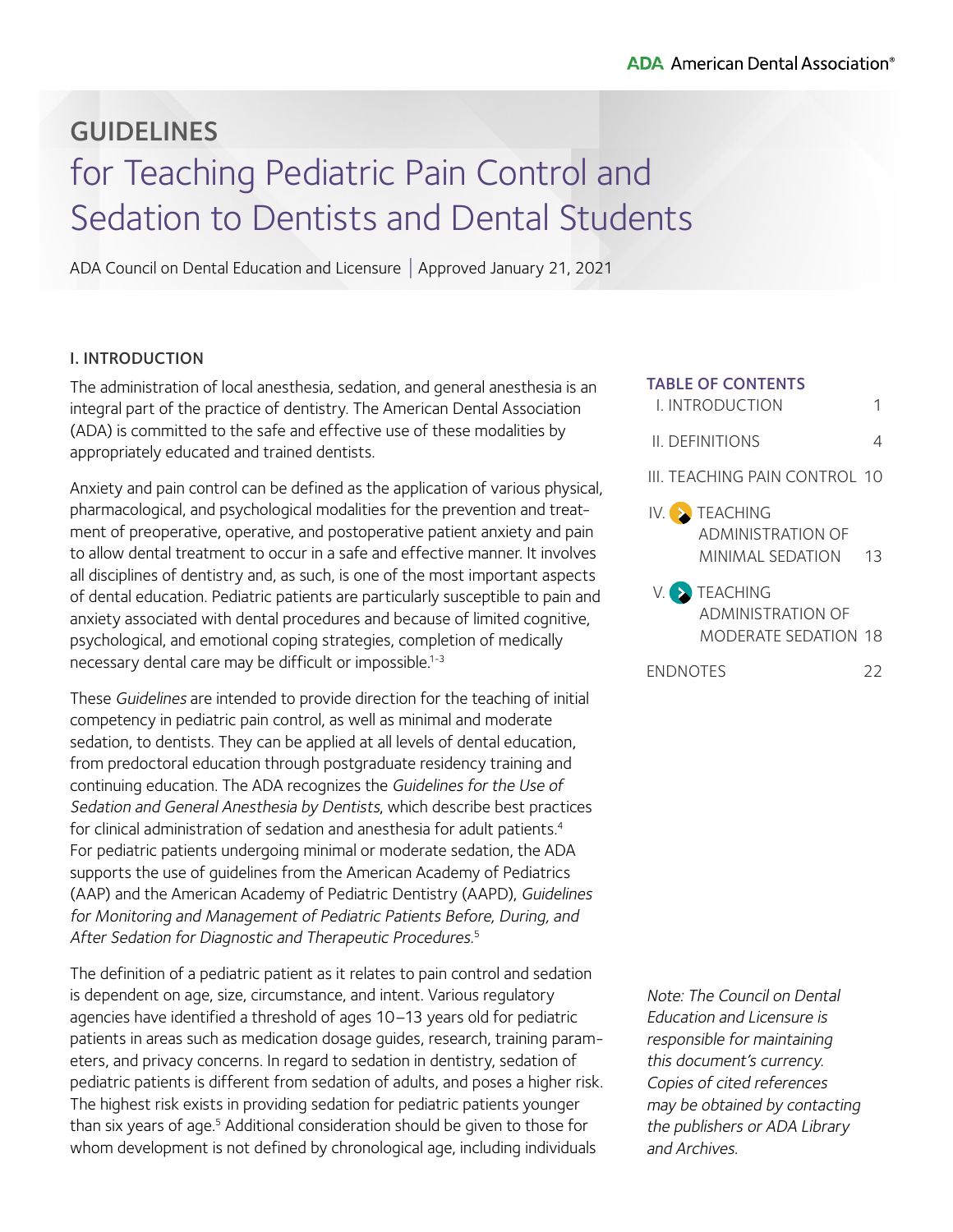with special health care needs, which interfere with their ability to undergo dental treatment. For the purposes of these teaching guidelines for minimal and moderate sedation, however, pediatric will be defined as prepubescent.

The predoctoral curriculum in anxiety and pain control in pediatric patients should include training in both non-pharmacological and pharmacological management techniques. Non-pharmacological modalities place emphasis on the interactions between the dentist, the staff, the patient, and the parent. Goals of pediatric behavior guidance include establishing communication; alleviating fear and anxiety; delivering quality dental care; building a relationship of trust; and promoting a positive attitude about oral health care in the pediatric patient. While the focus of these guidelines relates to pharmacological modalities, instruction in this area should also include non-pharmacologic management/behavioral guidance.

Dental students should acquire the knowledge and skills to administer local anesthesia and nitrous oxide inhalation sedation to adult and pediatric patients effectively and safely. This will alleviate anxiety and control pain, while minimizing adverse physiological or psychological side effects. The goals, prerequisites, didactic content, clinical experiences, faculty, and facilities described herein are intended to guide dental schools in planning predoctoral curricula. The curricula are designed to be taught by trained faculty, experienced in all pharmacological modalities, and to engender familiarity with the indications for different therapies, including analgesic medications, local anesthesia, sedation, and general anesthesia. Above all, the importance of understanding, recognizing, and managing emergencies related to local anesthesia and sedation administration cannot be overstated. While dental students must obtain certification in Basic Life Support for the Healthcare Provider approved by the American Heart Association or the American Red Cross, emphasis also should be placed on maintaining emergency preparedness in future practice, along with completing regular continuing education and as well as simulation practice.

Local anesthesia has been the foundation of pain control in dentistry. The use of local anesthesia in dentistry has a long record of safety; however, dentists must remain cognizant of the maximum recommended doses since high doses of local anesthetics may lead to significant cardiovascular and central nervous system depression. Less commonly appreciated is that local anesthetic toxicity may still manifest at lower than published maximum recommended doses. Recognition and swift treatment of both early and late signs of local anesthetic overdose are key to avoiding patient harm. Therefore, predoctoral students must not only routinely calculate appropriate local anesthetic doses for pediatric patients, but also must be trained in the management of local anesthetic toxicity. The addition of sedative medications with local anesthesia administration carries physiologic and pharmacological implications, including increased sedative effects. Recognizing the potential for enhanced sedative effects when the highest recommended doses of local anesthetic drugs are used in combination with other sedatives is especially critical in pediatric patients.<sup>5</sup>

Training in moderate sedation for pediatric patients requires a level of knowledge and clinical experience beyond the scope of most predoctoral education programs. While minimal sedation training may be more easily incorporated into the dental school curriculum, instruction in moderate sedation necessitates specific teaching requirements described herein that include additional didactic education hours and clinical case experiences that extend beyond most predoctoral curricula. These teaching requirements may be specifically addressed in either an advanced dental education program or in continuing education competency courses.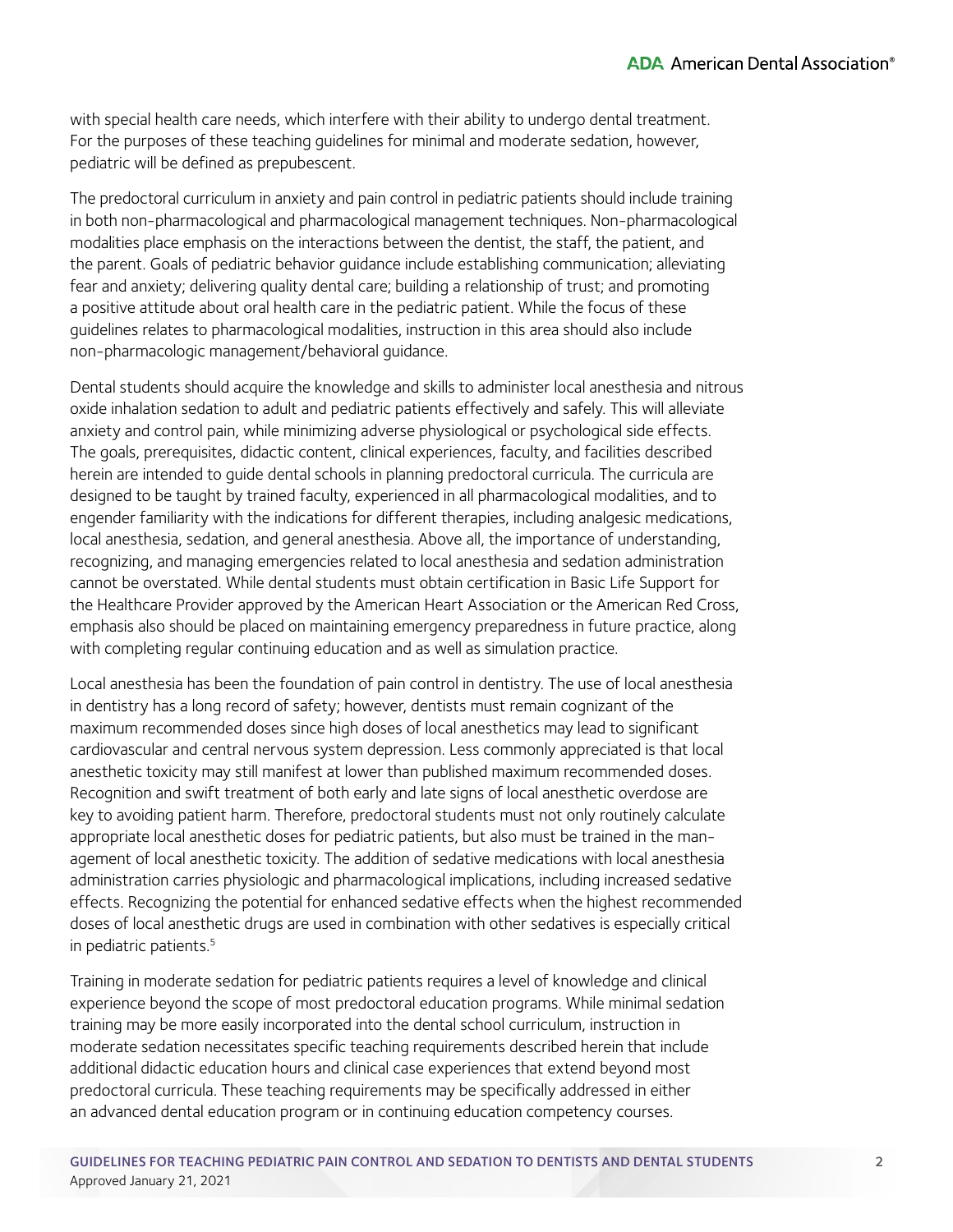Whenever local anesthesia or sedation is employed, treatment areas must be properly equipped to manage emergencies, including having knowledge of appropriate physiologic monitoring equipment, a positive pressure oxygen delivery system, and emergency drugs and equipment suitable for the rescue of the patient being treated. Descriptions of recommended equipment and medications that may be necessary for emergency management in pediatric sedation are included as Appendices 3 and 4 in the AAP/AAPD Guidelines. 5

The knowledge, skill, and clinical experience required for the safe administration of deep sedation or general anesthesia are beyond the scope of predoctoral and continuing education programs. Advanced dental education programs that teach deep sedation or general anesthesia to competency have specific teaching requirements described in the Commission on Dental Accreditation (CODA) standards for those advanced dental programs and represent the educational and clinical requirements for teaching deep sedation or general anesthesia in dentistry.

These teaching guidelines reinforce the understanding that the level of sedation is independent of the route of administration. Minimal, moderate, or deep sedation and general anesthesia may be achieved via any route of administration, and therefore these guidelines do not delineate the level of sedation by route of administration. Likewise, because sedation and general anesthesia are a continuum, it is imperative that training for any level of sedation emphasizes the possibility of a patient progressing to a level of sedation one level deeper than intended, regardless of the route of administration selected. Hence, the need for recognition and rescue from unintended deeper levels of sedation is repeated throughout these teaching guidelines.

The American Dental Association urges dentists to adhere to their own state's continuing education requirements and to participate regularly in update courses in these modalities to remain current in the expansion of knowledge, as well as to maintain competency. Ultimately, the objective of educating dentists to utilize pain control, and minimal and moderate sedation, is to enhance their ability to educate and provide treatment for the oral health care of any patient in a safe, effective, and accessible manner.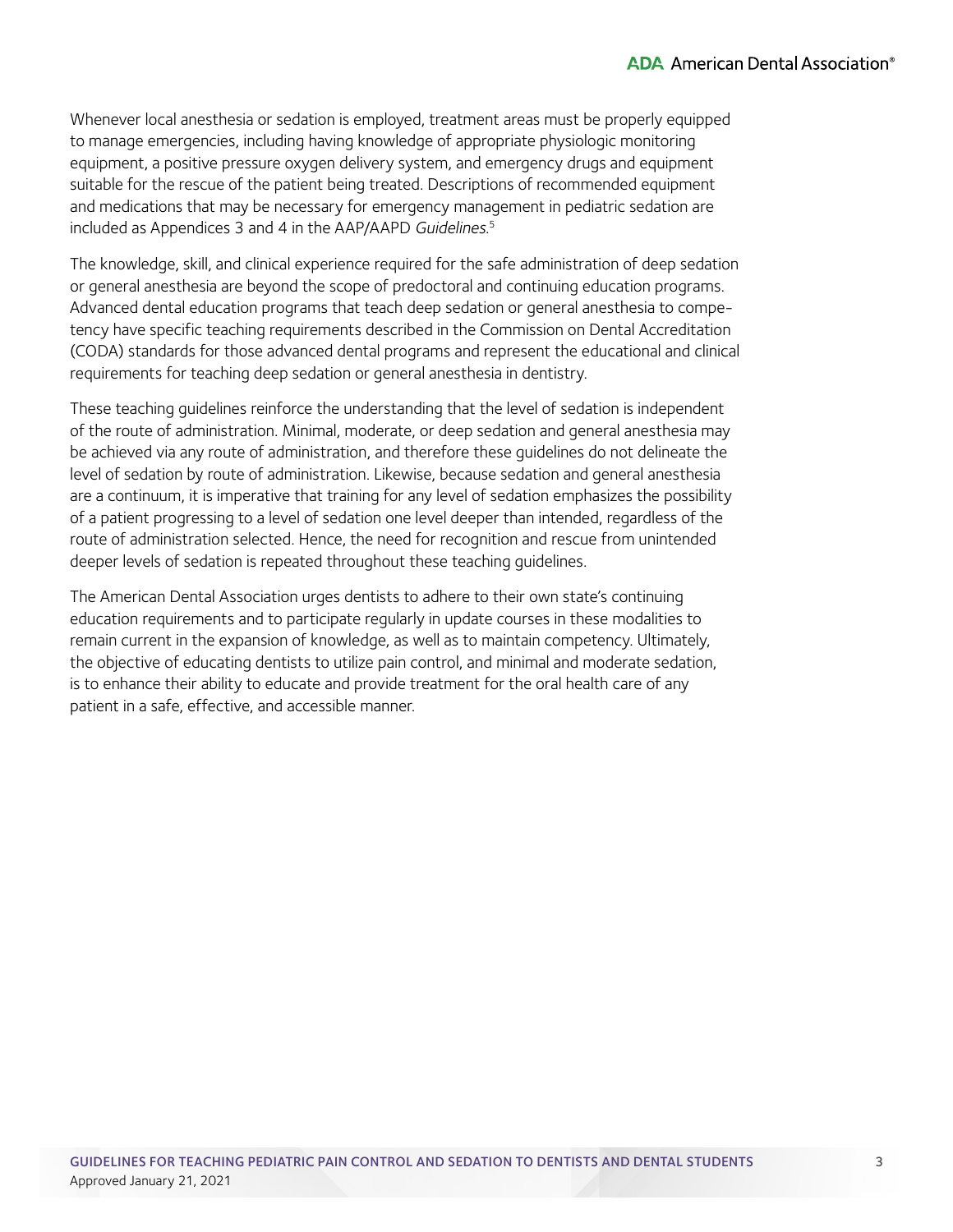## <span id="page-3-0"></span>II. DEFINITIONS

#### METHODS OF ANXIETY AND PAIN CONTROL

analgesia: the diminution or elimination of pain

local anesthesia: the elimination of sensation, especially pain, in one part of the body by the topical application or regional injection of a drug

> Note: Dentists must remain cognizant of the maximum recommended doses, as high doses of local anesthetics may lead to significant cardiovascular and central nervous system depression. Local anesthetic toxicity may still manifest at lower doses, and recognition and swift treatment of both early and late signs of local anesthetic overdose are key skills to preventing patient harm. Recognizing that this is especially critical in pediatric patients, there may be enhanced sedative effects when the highest recommended doses of local anesthetic drugs are used in combination with other sedatives  $5$



minimal sedation (previously known as anxiolysis): a minimally depressed level of consciousness, produced by a pharmacological method that retains the patient's ability to independently and continuously maintain an airway and respond normally to tactile stimulation and verbal command. Although cognitive function and coordination may be modestly impaired, ventilatory and cardiovascular functions are unaffected.6

The following two definitions apply to administration of pediatric minimal sedation:

maximum recommended dose (MRD): maximum FDA-recommended dose of a drug, as printed in FDA-approved labeling for pediatric use in the unmonitored home

dosing for minimal sedation via the enteral route: minimal sedation for pediatric patients may be achieved by the administration of a single dose of a single oral agent that is FDA-approved for pediatric use, not to exceed the maximum recommended dose (MRD)

In accord with the definition of minimal sedation, the drug or technique used should carry a margin of safety wide enough never to render unintended loss of consciousness. The use of the maximum recommended dose (MRD) to guide dosing for minimal sedation is intended to create this margin of safety.

The oral sedative agent must be administered by the dentist in the office setting. Redosing during a single treatment day with additional oral sedative medication is not recommended.

Minimal sedation for those beyond prepubescence may be achieved in accordance with adult training guidelines. In contrast to adult training guidelines for minimal sedation, which allow for divided doses to achieve the desired clinical effect (not to exceed the MRD), divided doses in pediatric enteral minimal sedation are not recommended.

Nitrous oxide-oxygen inhalation may be co-administered. If nitrous oxide-oxygen inhalation is combined with a sedative oral medication (e.g., benzodiazepines, antihistamines, opioids), or if nitrous oxide-oxygen is used in concentrations greater than 50%, the likelihood of entering a state of moderate or deep sedation increases, in which case the guidelines for moderate sedation or deep sedation will apply.<sup>6</sup>

GUIDELINES FOR TEACHING PEDIATRIC PAIN CONTROL AND SEDATION TO DENTISTS AND DENTAL STUDENTS Approved January 21, 2021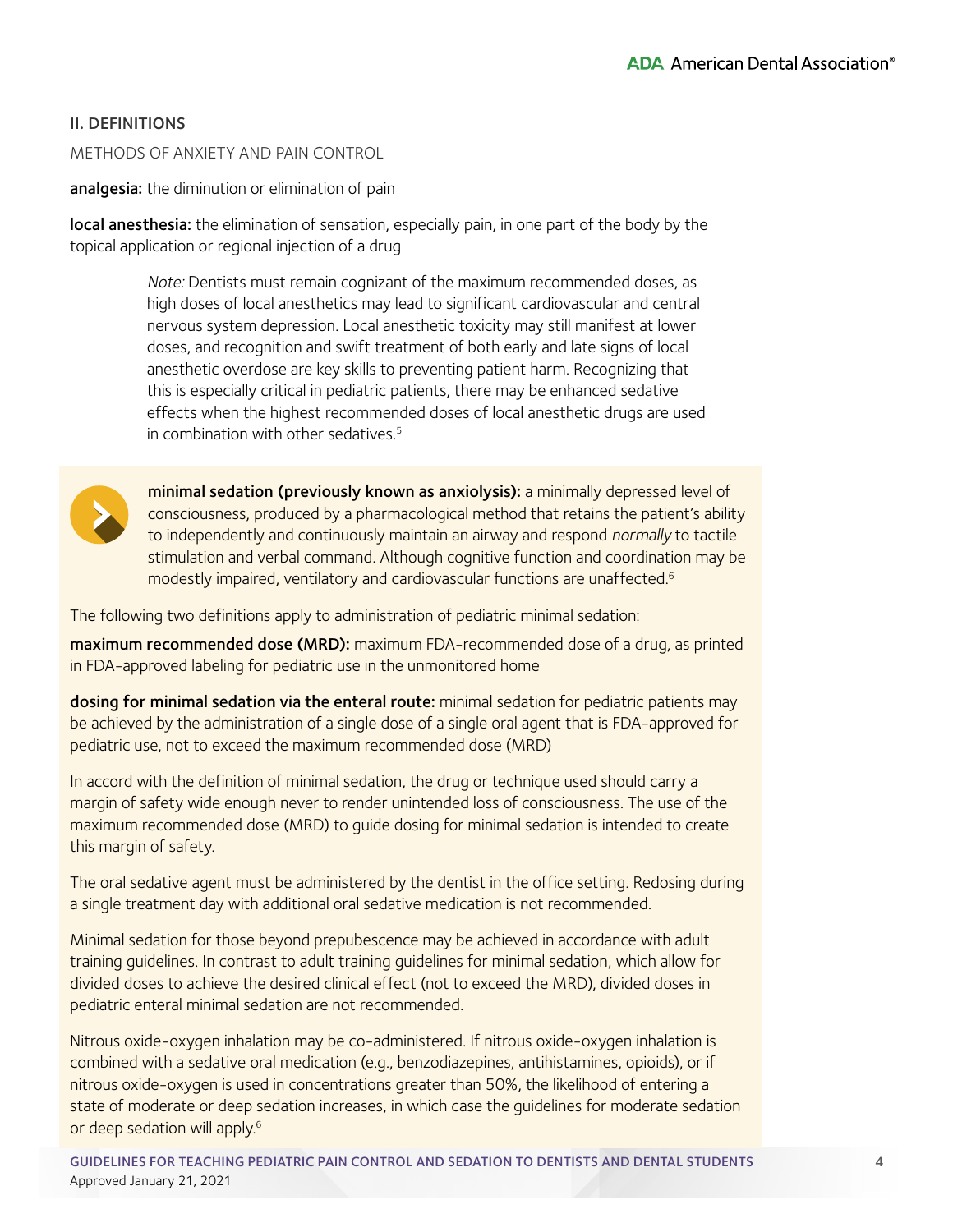The administration of one of the following during the single appointment will be considered moderate sedation, and the moderate sedation guidelines will apply:

- a. Two or more oral sedative medications
- b. One oral sedative medication exceeding the MRD
- c. Pharmacy-compounded sedative medication
- d. Parenterally administered sedative medication



moderate sedation: a drug-induced depression of consciousness during which patients respond purposefully to verbal commands, either alone or accompanied by light tactile stimulation. Bidirectional communication between patient and provider is maintained. No interventions are required to maintain a patent airway, and spontaneous ventilation is adequate. Cardiovascular function is usually maintained.<sup>6</sup>

In accord with this particular definition, the drugs or techniques used should carry a margin of safety wide enough to render unintended loss of consciousness unlikely. Repeated dosing of an agent before the effects of previous dosing can be fully appreciated may result in a greater alteration of the state of consciousness than the dentist's intent and is inappropriate for pediatric patients. A patient whose only response is reflex withdrawal from a painful stimulus is not considered to be in a state of moderate sedation.

Oral sedative agent(s) must be administered by the dentist in the office setting.

Moderate sedation for those beyond prepubescence may be achieved in accordance with adult training guidelines. In contrast to adult training guidelines for moderate sedation, repeated dosing or readministration is not recommended in pediatric moderate sedation unless intravenous access is in place.

Nitrous oxide-oxygen inhalation may be co-administered. If nitrous oxide-oxygen inhalation is combined with another sedative medication (e.g., benzodiazepines, antihistamines, opioids), or if nitrous oxide-oxygen is used in concentrations greater than 50%, the likelihood of entering a state of deep sedation increases, in which case the quidelines for deep sedation will apply.<sup>6</sup>

The following definition applies to administration of moderate and deeper levels of sedation:

titration: administration of incremental doses of a medication via the intravenous or inhalation route until a desired effect is reached. Knowledge of the time of onset, peak response and duration of action of each drug is essential to avoid unintended levels of sedation. Since peak onset of oral (enteral) sedatives is less predictable, titration of oral sedatives cannot be performed. While peak onset of intranasal, intramuscular, or submucosal administration is more predictable, it can still be difficult to determine when the previous dose has taken full effect to allow for predictable titration.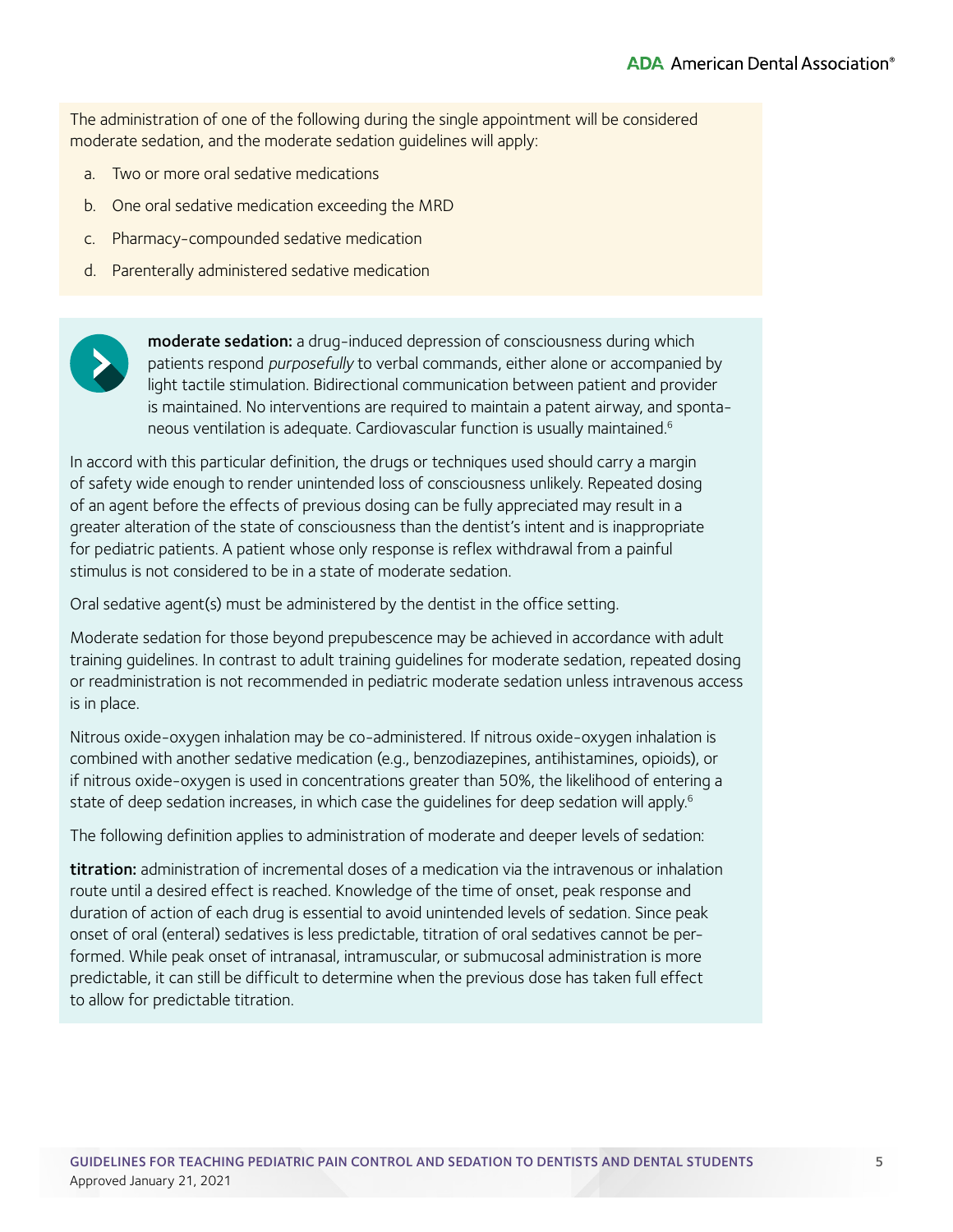deep sedation: a drug-induced depression of consciousness during which patients cannot be easily aroused but respond purposefully following repeated or painful stimulation. The ability to independently maintain ventilatory function may be impaired. Patients may require assistance in maintaining a patent airway, and spontaneous ventilation may be inadequate. Cardiovascular function is usually maintained.<sup>6</sup>

general anesthesia: a drug-induced loss of consciousness during which patients are not arousable, even by painful stimulation. The ability to independently maintain ventilatory function is often impaired. Patients often require assistance in maintaining a patent airway, and positive pressure ventilation may be required because of depressed spontaneous ventilation or druginduced depression of neuromuscular function. Cardiovascular function may be impaired.<sup>6</sup>

Because sedation and general anesthesia are a continuum, it is not always possible to predict how an individual patient will respond. Hence, practitioners intending to produce a given level of sedation should be able to rescue patients whose level of sedation becomes deeper than initially intended.<sup>6</sup>

For all levels of sedation, a qualified dentist must have the training, airway skills, drugs, monitors, and emergency equipment to identify and manage such an occurrence until either assistance arrives (emergency medical service) or the patient returns to the intended level of sedation without airway or cardiovascular complications.

#### ROUTES OF ADMINISTRATION

enteral: any technique of administration in which the agent is absorbed through the gastrointestinal (GI) tract or oral mucosa (i.e., oral, rectal)

inhalation: a technique of administration in which a gaseous or volatile agent is introduced into the lungs and whose primary effect is due to absorption through the gas/blood interface

parenteral: a technique of administration in which the drug bypasses the gastrointestinal (GI) tract (i.e., intramuscular (IM), intravenous (IV), intranasal (IN), submucosal (SM), subcutaneous (SC), intraosseous (IO))

transdermal: a technique of administration in which the drug is administered by patch or iontophoresis through skin

transmucosal: a technique of administration in which the drug is administered across mucosa such as intranasal, buccal, sublingual, or rectal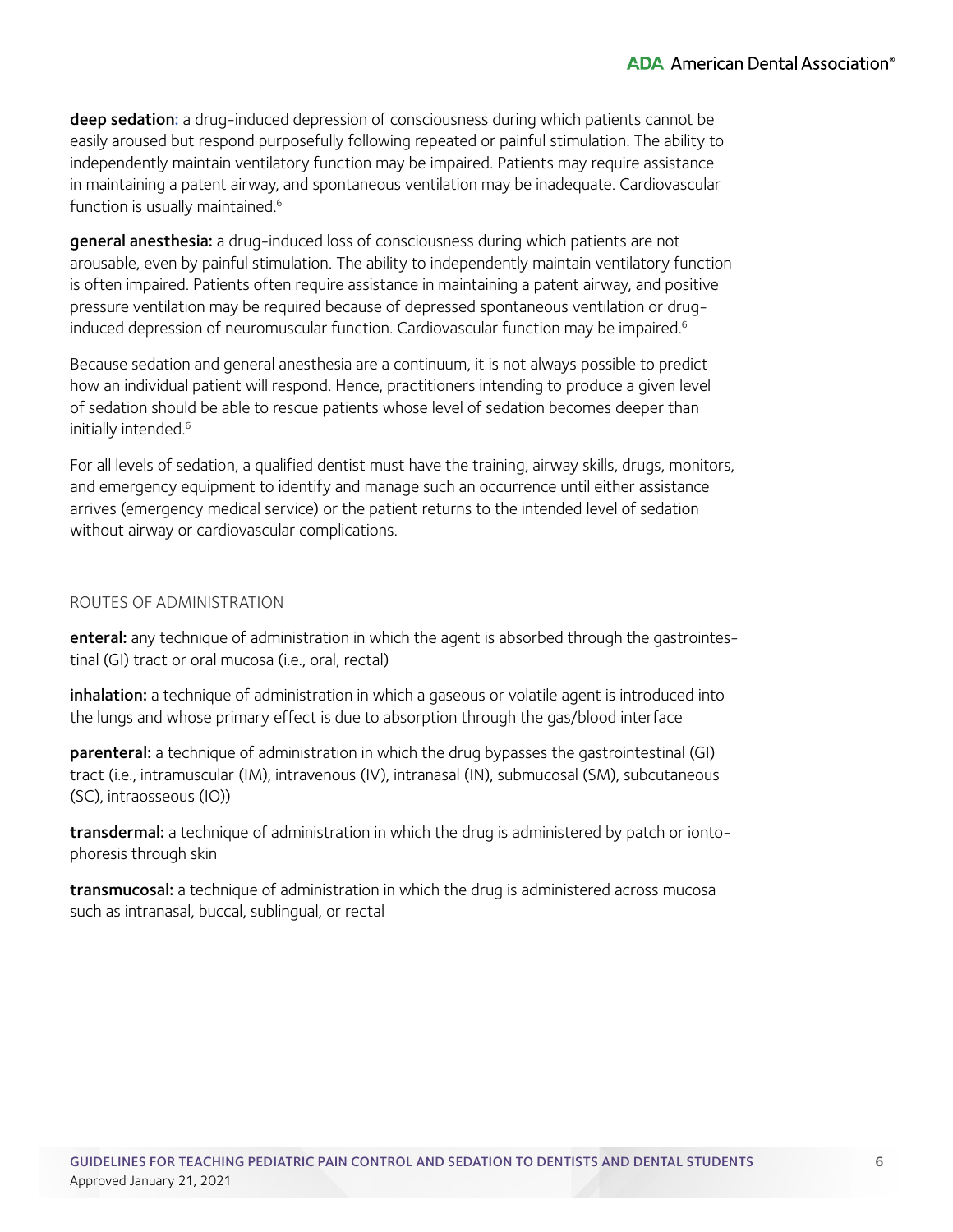## TERMS

continual: repeated regularly and frequently in a steady succession

continuous: prolonged without any interruption at any time

immediately available: on site in the facility and available for immediate use

may: indicates freedom or liberty to follow a reasonable alternative

must/shall: indicates an imperative need or duty; an essential or indispensable item; mandatory

pediatric: for the purposes of these quidelines for minimal and moderate sedation, pediatric age will be defined as prepubescent

pediatric dentistry: an age-defined specialty that provides both primary and comprehensive preventive and therapeutic oral health care for infants and patients through adolescence, including those with special health care needs<sup>7</sup>

qualified dentist: a dentist providing sedation and anesthesia in compliance with their state rules or regulations

rescue: rescue of a patient from a deeper level of sedation than intended is an intervention by a practitioner proficient in airway management and advanced life support. The qualified practitioner corrects adverse physiologic consequences of the deeper-than-intended level of sedation (e.g., hypoventilation, hypoxia, hypotension) and returns the patient to the originally intended level of sedation. It is not appropriate to continue the procedure at an unintended level of sedation  $6$ 

should: indicates the recommended manner to obtain the standard; highly desirable

time-oriented anesthesia record: documentation at appropriate time intervals of drugs, doses, behavioral and physiologic data obtained during patient monitoring

#### LEVELS OF KNOWLEDGE

familiarity: a simplified knowledge for the purpose of orientation and recognition of general principles

in-depth: a thorough knowledge of concepts and theories for the purpose of critical analysis and the synthesis of more complete understanding (highest level of knowledge)

#### LEVELS OF SKILL

competent: displaying special skill or knowledge derived from training experience

exposed: the level of skill attained by observation of or participation in a particular activity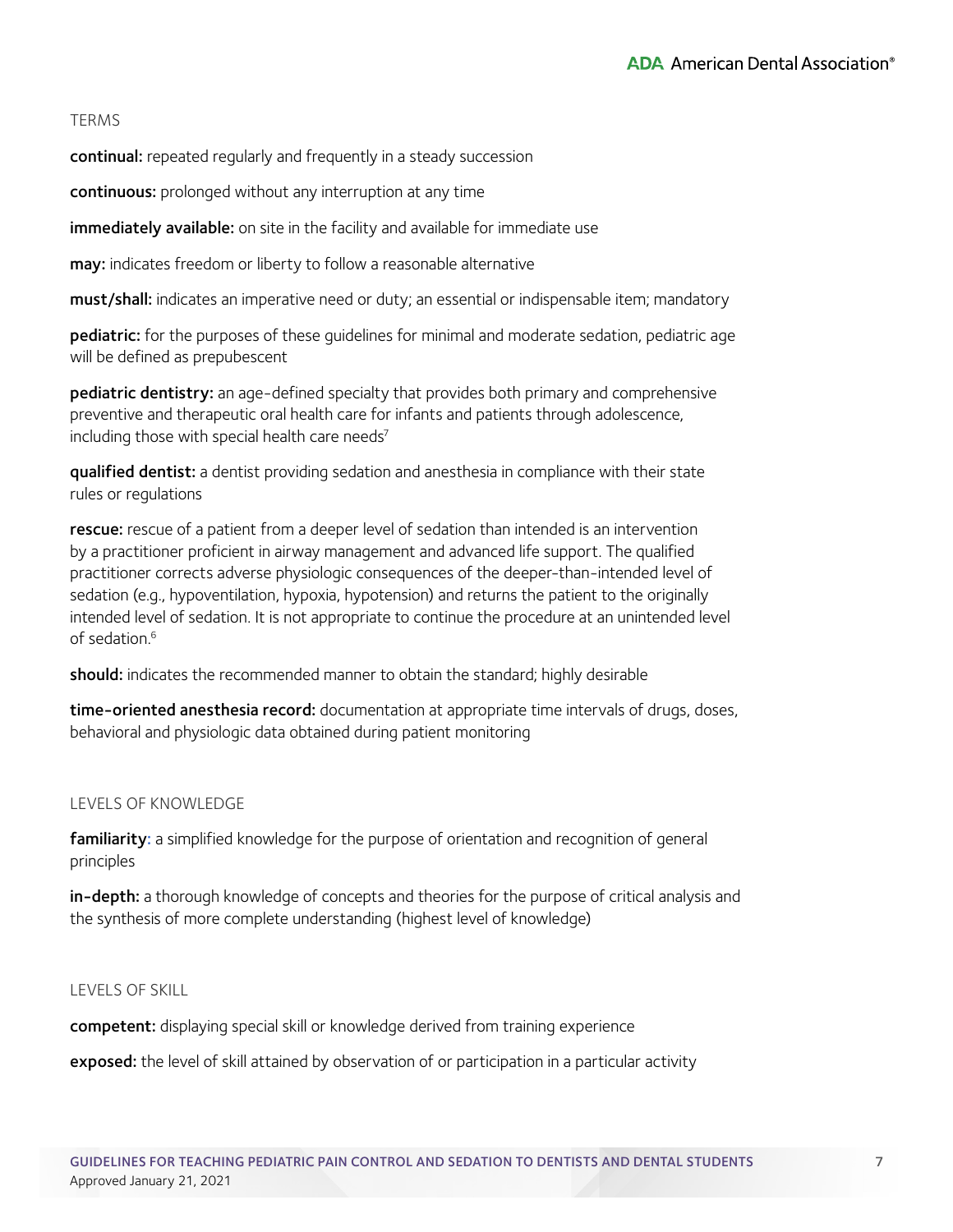| Classification | <b>Definition</b>                                                                  | Examples, including but not limited to:                                                                                                                                                                                                                                                                                                                                                                                                           |
|----------------|------------------------------------------------------------------------------------|---------------------------------------------------------------------------------------------------------------------------------------------------------------------------------------------------------------------------------------------------------------------------------------------------------------------------------------------------------------------------------------------------------------------------------------------------|
| <b>ASAI</b>    | A normal healthy patient                                                           | Healthy, non-smoking, no or minimal alcohol use                                                                                                                                                                                                                                                                                                                                                                                                   |
| ASA II         | A patient with mild systemic disease                                               | Mild diseases only without substantive functional limitations.<br>Examples include (but not limited to): current smoker, social alcohol<br>drinker, pregnancy, obesity (30 < BMI < 40), well-controlled DM/HTN,<br>mild lung disease                                                                                                                                                                                                              |
| ASA III        | A patient with severe systemic disease                                             | Substantive functional limitations; One or more moderate to severe<br>diseases. Examples include (but not limited to): poorly controlled DM<br>or HTN, COPD, morbid obesity (BMI ≥40), active hepatitis, alcohol<br>dependence or abuse, implanted pacemaker, moderate reduction<br>of ejection fraction, ESRD undergoing regularly scheduled dialysis,<br>premature infant PCA < 60 weeks, history (>3 months) of MI, CVA,<br>TIA, or CAD/stents |
| ASA IV         | A patient with severe systemic disease that<br>is a constant threat to life        | Examples include (but not limited to): recent (< 3 months) MI, CVA, TIA,<br>or CAD/stents, ongoing cardiac ischemia or severe valve dysfunction,<br>severe reduction of ejection fraction, sepsis, DIC, ARD or ESRD not<br>undergoing regularly scheduled dialysis                                                                                                                                                                                |
| ASA V          | A moribund patient who is not expected<br>to survive without the operation         | Examples include (but not limited to): ruptured abdominal/thoracic<br>aneurysm, massive trauma, intracranial bleed with mass effect,<br>ischemic bowel in the face of significant cardiac pathology or multiple<br>organ/system dysfunction                                                                                                                                                                                                       |
| ASA VI         | A declared brain-dead patient whose organs<br>are being removed for donor purposes |                                                                                                                                                                                                                                                                                                                                                                                                                                                   |

## AMERICAN SOCIETY OF ANESTHESIOLOGISTS (ASA) PATIENT PHYSICAL STATUS CLASSIFICATION8

\*The addition of "E" denotes emergency surgery: (An emergency is defined as existing when delay in treatment of the patient would lead to a significant increase in the threat to life or body part)

#### Pediatric Examples:

| ASA II  | ADHD, asthma, well controlled seizure disorders, stable hypothyroidism,<br>well controlled DM, GERD                                                                                            |
|---------|------------------------------------------------------------------------------------------------------------------------------------------------------------------------------------------------|
| ASA III | Poorly controlled DM or HTN, morbid obesity, poorly controlled seizure<br>disorders, cystic fibrosis, severe asthma, airway anomalies (e.g., Treacher<br>Collins syndrome, Goldenhar syndrome) |
| ASA IV  | Unrepaired complex congenital cardiac conditions, active oncology treatment                                                                                                                    |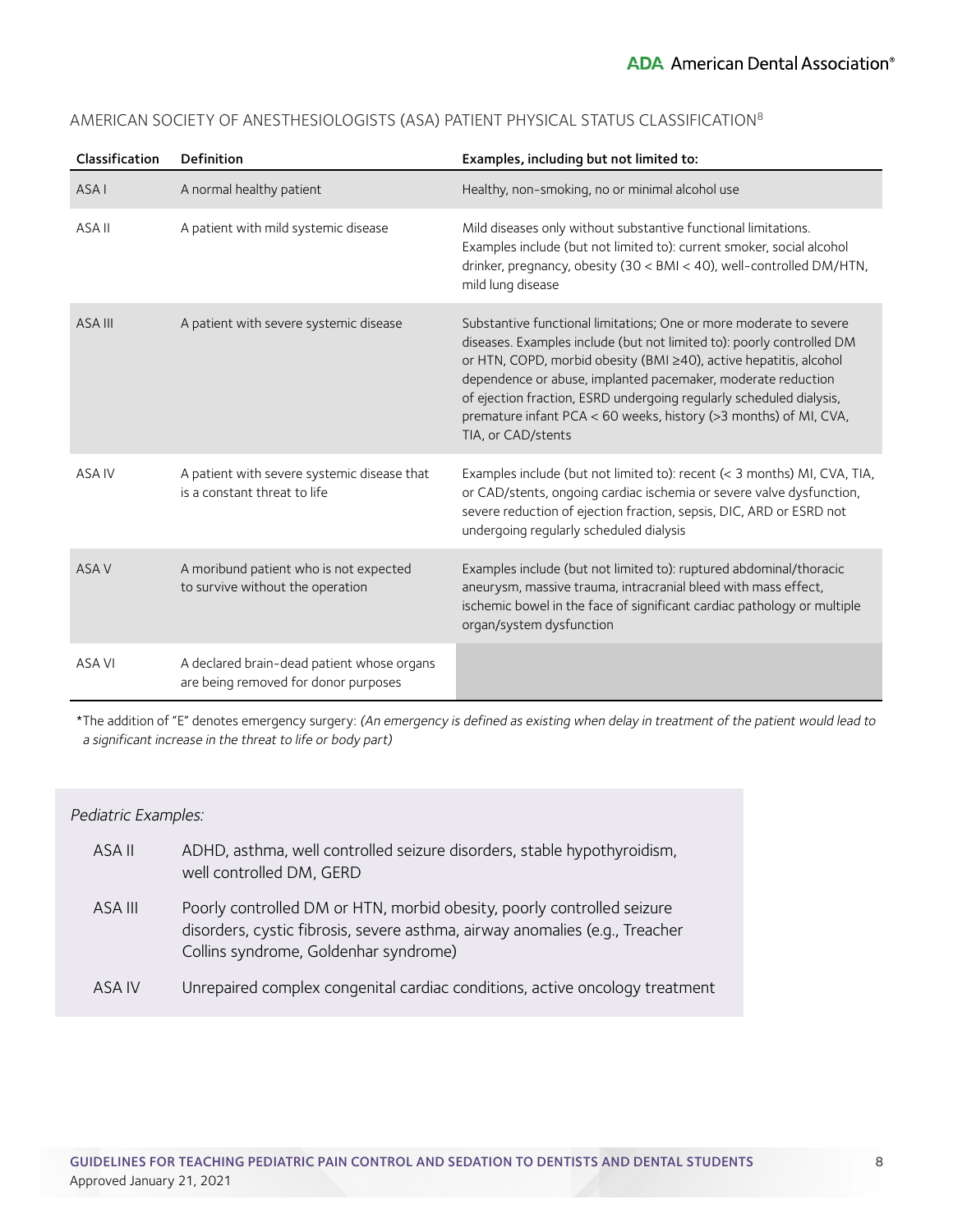## 2020 PRACTICE GUIDELINES FOR PREOPERATIVE FASTING9

| <b>Ingested Material</b> | <b>Minimum Fasting Period</b> |
|--------------------------|-------------------------------|
| Clear liquids            | 2 hours                       |
| Breast milk              | 4 hours                       |
| Infant formula           | 6 hours                       |
| Nonhuman milk            | 6 hours                       |
| Light meal               | 6 hours                       |
| Fatty meal               | 8 hours                       |
|                          |                               |

| Pediatric Examples: |                                               |
|---------------------|-----------------------------------------------|
| Clear liquids       | water, apple juice                            |
|                     | Nonhuman milk cow, goat, fortified human milk |
| Light meal          | dry toast, bowl of cereal                     |
| Fatty meal          | eggs and bacon, pizza,<br>macaroni and cheese |

#### EDUCATION COURSES

Education may be offered at different levels (competency, update, survey courses, and advanced education programs). A description of these different levels follows:

- 1. Competency courses are designed to meet the needs of dentists who wish to become competent in the safe and effective administration of local anesthesia and minimal and moderate sedation. They consist of lectures, demonstrations and sufficient clinical participation to assure the faculty that the dentist understands the procedures taught and can safely and effectively apply them. Faculty must assess and document the dentist's competency upon successful completion of such training. To maintain competency, periodic update courses must be completed.
- 2. Update courses are designed for persons with previous training. They are intended to provide a review of the subject and an introduction to recent advances in the field. They should be designed didactically and clinically to meet the specific needs of the participants. Participants must have completed previous competency training (equivalent, at a minimum, to the competency course described in this document) and have current experience to be eligible for enrollment in an update course.
- 3. Survey courses are designed to provide general information about subjects related to pain control and sedation. Such courses should be didactic and not clinical in nature, since they are not intended to develop clinical competency.
- 4. Advanced education courses are a component of an advanced dental education program, accredited by the Commission on Dental Accreditation (CODA) in accord with the Accreditation Standards for advanced dental education programs. These courses are designed to prepare the graduate dentist or postdoctoral student in the most comprehensive manner to be competent in the safe and effective administration of minimal, moderate, and deep sedation and general anesthesia.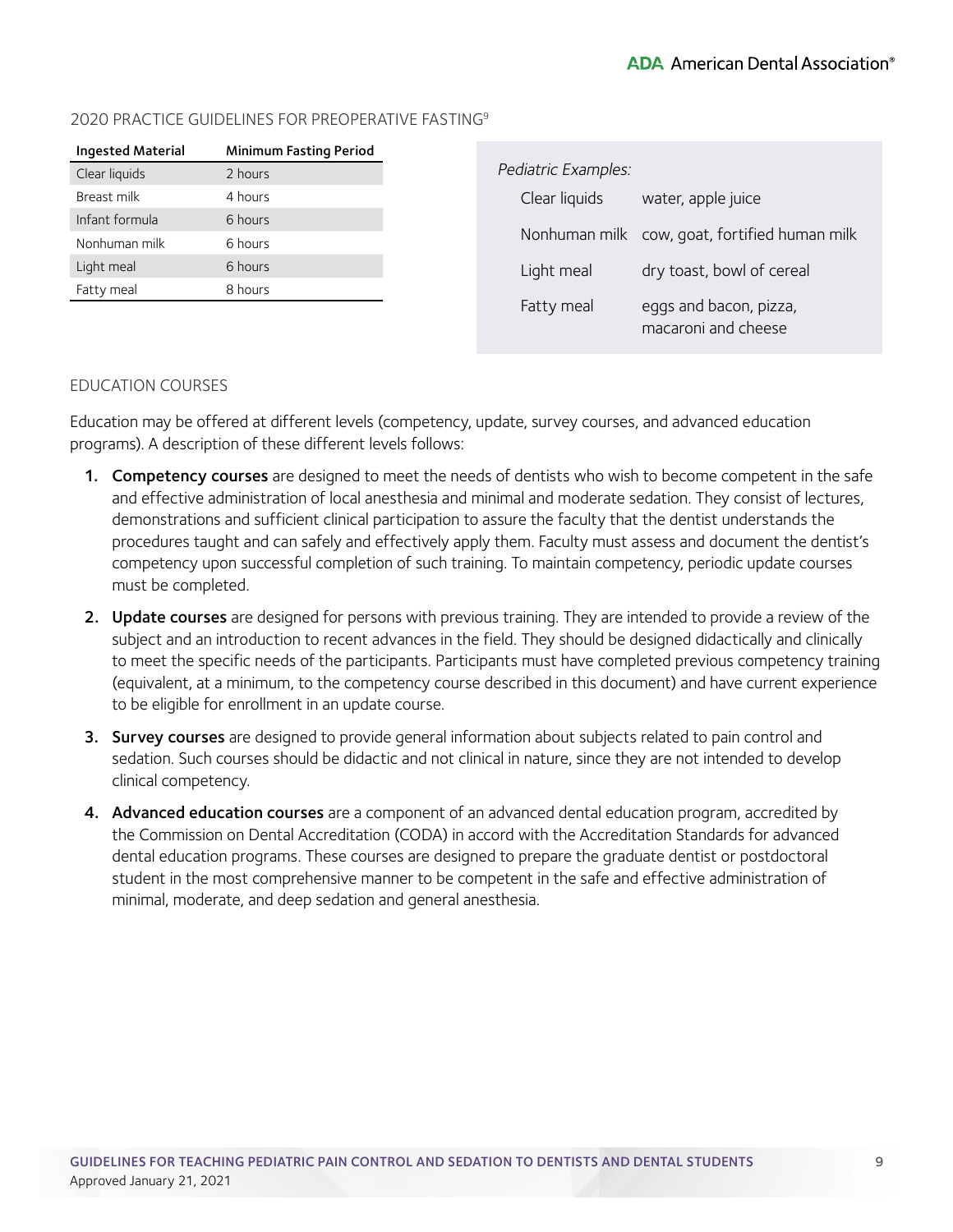## <span id="page-9-0"></span>III. TEACHING PEDIATRIC PAIN CONTROL

These Guidelines present a basic overview of the recommendations for teaching pediatric pain control.

## A. General Objectives

Upon completion of a predoctoral curriculum in pediatric pain control the dentist must:

- 1. Have an in-depth knowledge of those aspects of pediatric anatomy, physiology, pharmacology, and psychology involved in the use of various sedation and pain control methods
- 2. Be competent in evaluating the age, temperamental, psychological, and physical statuses of the patient, as well as the magnitude of the operative procedure, including the use of age and developmentally appropriate pain scales in order to select the proper regimen.
- 3. Be competent in monitoring vital functions
- 4. Be competent in prevention, recognition, and management of related complications, particularly airway complications
- 5. Have in-depth knowledge of the appropriateness of and the indications for medical consultation or referral
- 6. Be competent in the maintenance of proper records with accurate chart entries recording medical history, physical examination, vital signs, drugs administered, and patient response

## B. Pain Control Curriculum Content

- 1. Philosophy of anxiety, pain control, and pediatric behavior guidance, including the nature and purpose of pain
- 2. Review of physiologic and psychologic aspects of anxiety and pain
- 3. Review of pediatric airway anatomy and physiology
- 4. Physiologic monitoring
	- a. Observation
		- (1) Central nervous system
		- (2) Respiratory system
			- (a) Oxygenation
			- (b) Ventilation
		- (3) Cardiovascular system
	- b. Monitoring equipment
- 5. Pharmacologic aspects of anxiety and pain control
	- a. Routes of drug administration
	- b. Sedatives and anxiolytics
	- c. Local anesthetics
	- d. Analgesics and antagonists
	- e. Adverse side effects
	- f. Drug interactions
	- g. Drug abuse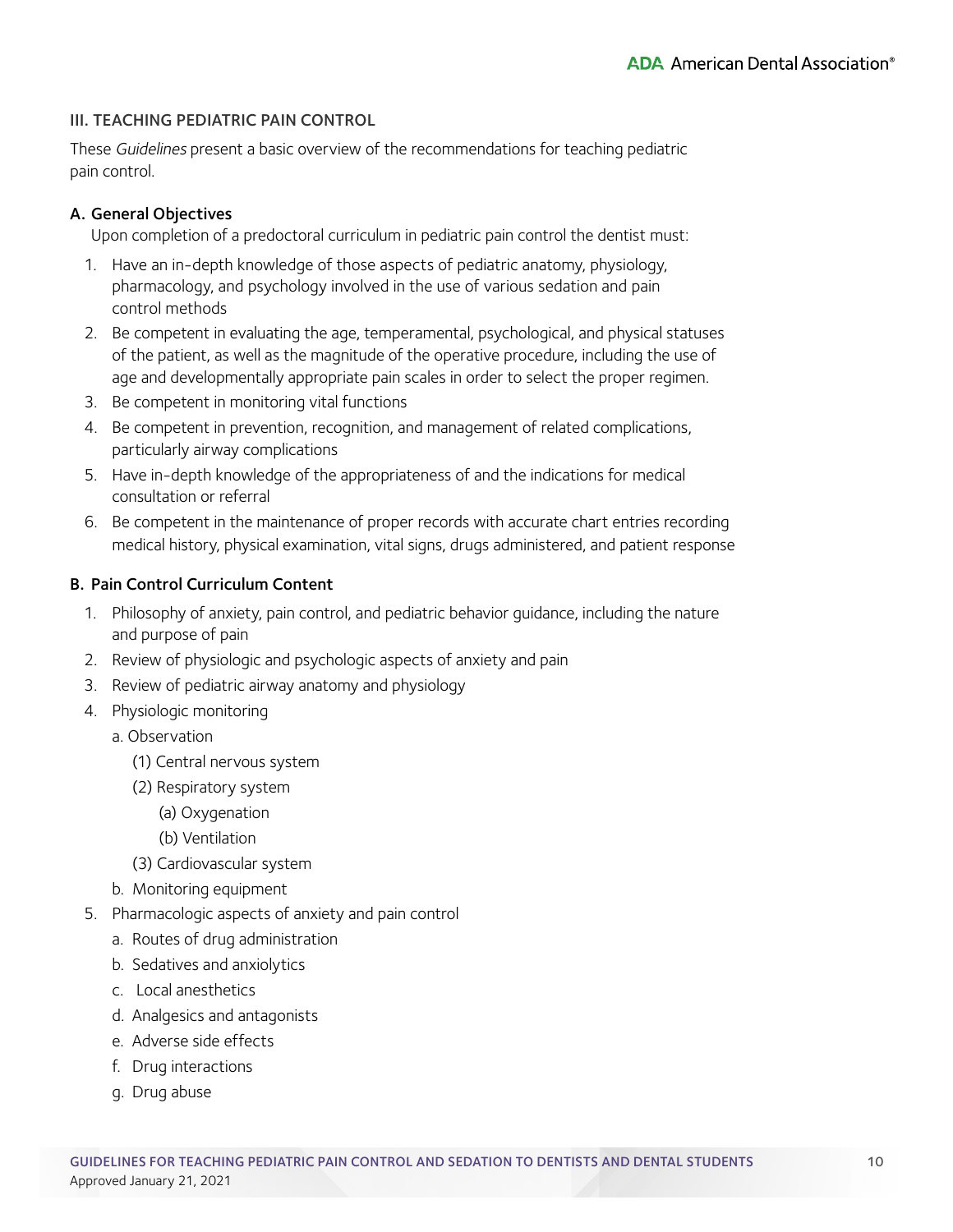- 6. Control of preoperative and operative anxiety and pain
	- a. Patient evaluation
		- (1) Behavior and psychological status
		- (2) ASA physical status
		- (3) Type and extent of operative procedure
	- b. Nonpharmacologic methods
		- (1) Pediatric behavior guidance strategies
			- (a) Communicative strategies of patient management
			- (b) Distraction
			- (c) Positive reinforcement
			- (d) Tell-show-do
			- (e) Memory restructuring
			- (f) Systematic desensitization
	- c. Local anesthesia
		- (1) Review of related anatomy and physiology
		- (2) Pharmacology
			- (a) Focus on weight-based calculations for pediatric patients
				- (aa) Adjustments for overweight and obese patients
			- (b) Toxicity
			- (c) Selection of agents
		- (3) Techniques of administration
			- (a) Topical
			- (b) Infiltration (supraperiosteal)
			- (c) Nerve block maxilla to include:
				- (aa) Posterior superior alveolar
				- (bb) Infraorbital
				- (cc) Nasopalatine
				- (dd) Greater palatine
				- (ee) Maxillary (2nd division)
				- (ff) Other blocks
			- (d) Nerve block mandible to include:
				- (aa) Inferior alveolar-lingual
				- (bb) Mental incisive
				- (cc) Buccal
				- (dd) Gow-Gates
				- (ee) Closed mouth
			- (e) Alternative injections to include:
				- (aa) Periodontal ligament
				- (bb) Dental intraosseous
		- d. Prevention, recognition, and management of complications and emergencies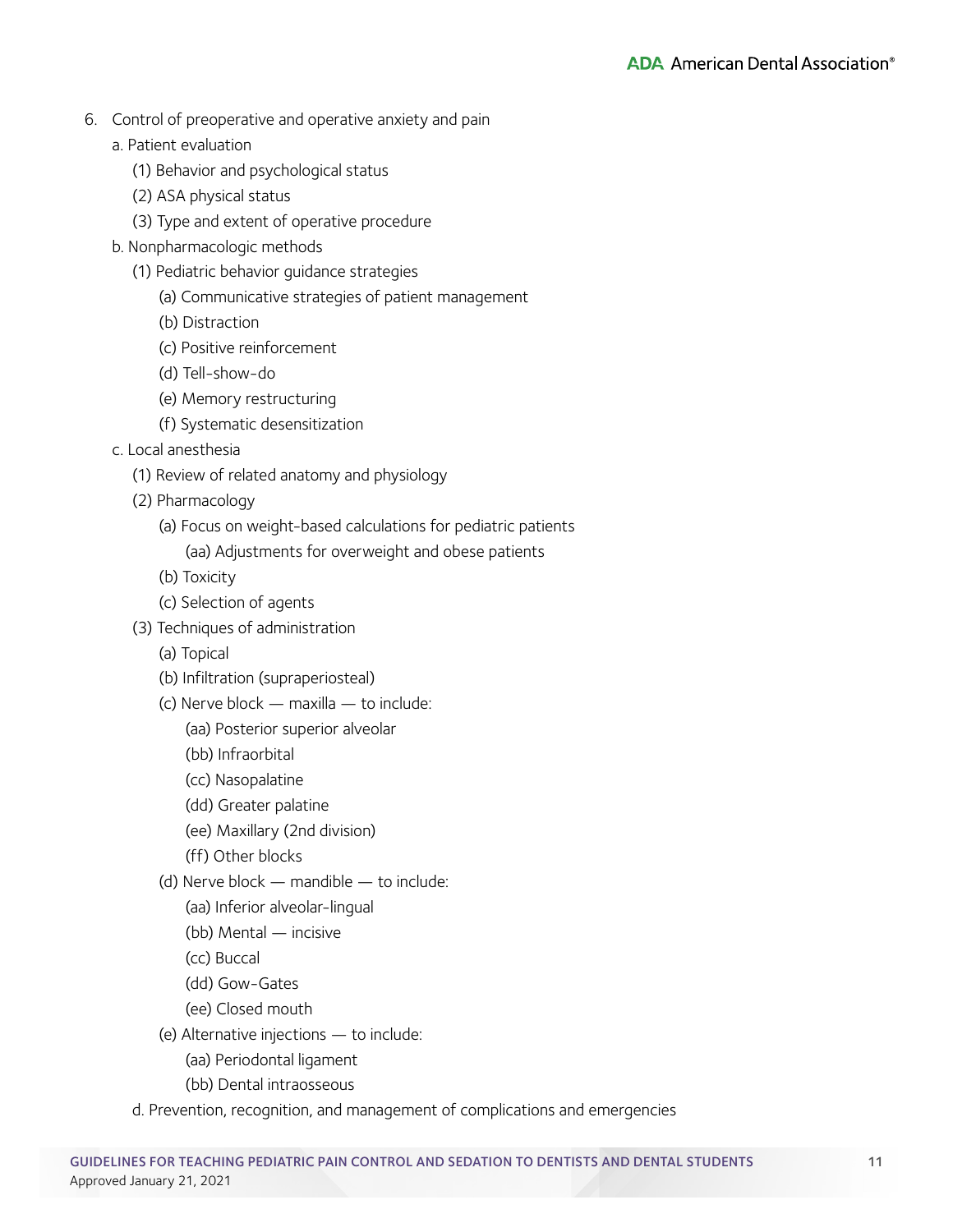## C. Sequence of Pain Control Didactic and Clinical Instruction

Beyond the basic didactic instruction in local anesthesia, additional time should be provided for demonstrations and clinical practice of the injection techniques. The teaching of other methods of anxiety and pain control, such as the use of analgesics and enteral, inhalation, and parenteral sedation, should be coordinated with a course in pharmacology. By this time the student also will have developed a better understanding of patient evaluation and the problems related to prior patient care. As part of this instruction, the student should be taught the techniques of venipuncture and physiologic monitoring. Time should be included for demonstration of minimal and moderate sedation techniques.

 Following didactic instruction in minimal and moderate sedation, the student must receive sufficient clinical experience to demonstrate competency in those techniques in which the student is to be certified. It is understood that not all institutions may be able to provide instruction to the level of clinical competence in pharmacologic sedation modalities to all students. The amount of clinical experience required to achieve competency will vary according to patient population (i.e., healthy versus medically complex), student ability, teaching methods, and the anxiety and pain control modality taught.

 Throughout both didactic and clinical instruction in anxiety and pain control, the importance of non-pharmacologic pediatric guidance throughout the sedation procedure should be stressed. Instruction should emphasize that the need for sedative techniques is related to the patient's age, level of anxiety, cooperation, medical condition, and the planned procedures.

#### D. Faculty

Instruction must be provided by qualified faculty for whom pediatric sedation and pain control are areas of major proficiency, interest, and concern.

#### E. Facilities

Competency courses must be presented in facilities appropriately prepared for pediatric patient care, with drugs and equipment immediately available for the management of emergencies.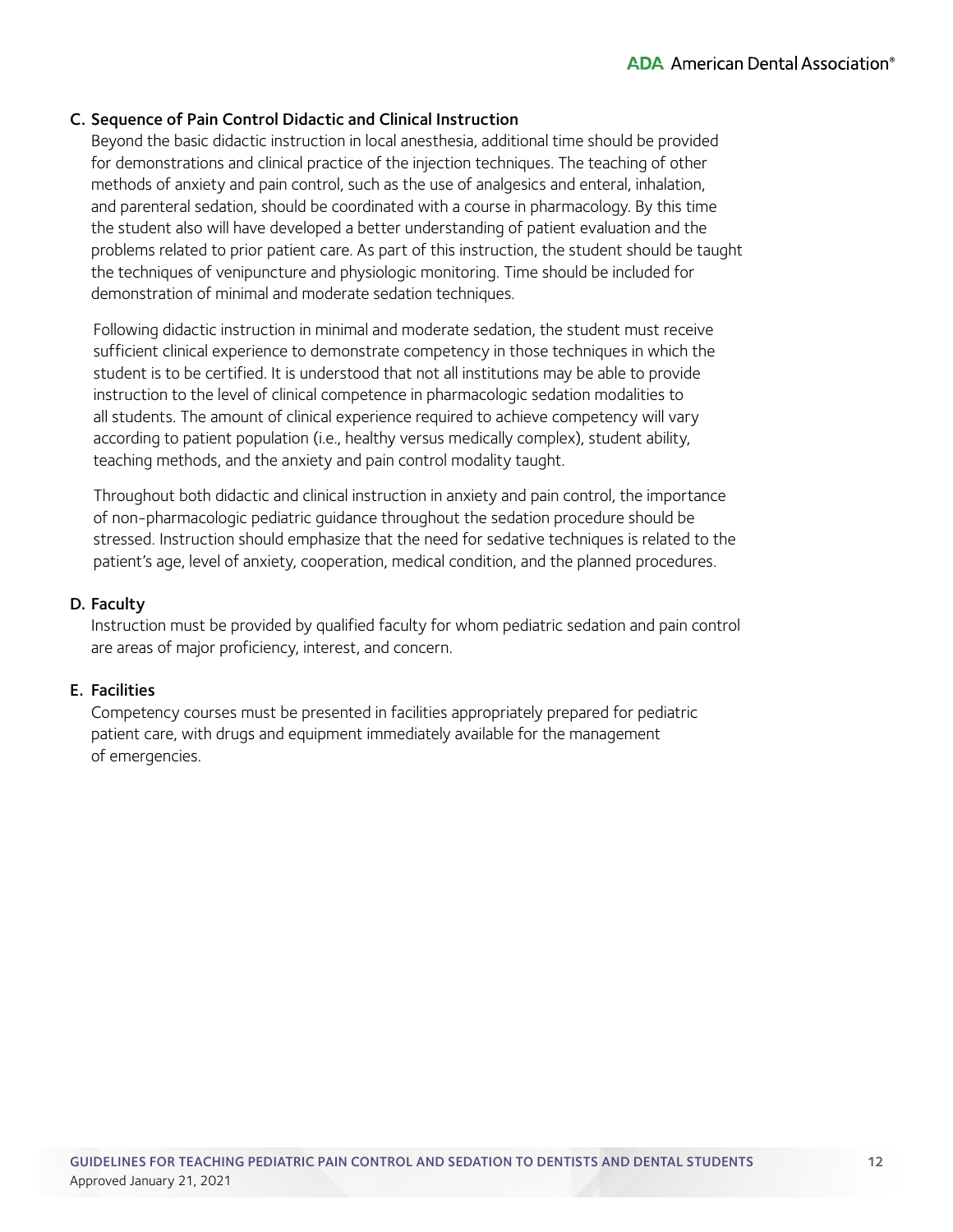#### <span id="page-12-0"></span>IV. TEACHING ADMINISTRATION OF PEDIATRIC MINIMAL SEDATION



The faculty responsible for curriculum in pediatric minimal sedation techniques must be familiar with the ADA Policy Statement, Guidelines for the Use of Sedation and General Anesthesia by Dentists; the Commission on Dental Accreditation's Accreditation Standards for Dental Education Programs; and the AAP/AAPD Guidelines for Monitoring and Management of Pediatric Patients Before, During, and After Sedation for Diagnostic and Therapeutic Procedures.

These various guidelines and standards present a basic overview of the recommendations for teaching pediatric minimal sedation. These include courses in nitrous oxide-oxygen inhalation sedation and minimal sedation, most likely administered via the enteral route in pediatric patients. Minimal sedation in pediatric patients may be achieved by the administration of a single dose of a drug, not to exceed the maximum recommended dose (MRD). The administration of more than one drug, one drug exceeding the MRD, or concomitant use of nitrous oxide with another drug or use at concentrations greater than 50% during a single appointment may produce moderate or deep levels of sedation, wherein guidelines for those levels of sedation apply, as indicated by the patient's response.<sup>6</sup>

#### General Objectives

Upon completion of a competency course in pediatric minimal sedation, the dentist must be able to:

- 1. Describe the anatomy and physiology of the respiratory, cardiovascular, and central nervous systems, as they relate to the above techniques, and the unique anatomy and physiology of the child patient and the challenges that they present
- 2. Describe the pharmacological effects of sedative medications
- 3. Describe the methods of obtaining a medical history and conducting an appropriate physical examination
- 4. Apply these methods clinically in order to obtain an accurate evaluation
- 5. Use this information clinically for American Society of Anesthesiologists (ASA) classification risk assessment and pre-procedure fasting instructions
- 6. Choose the most appropriate technique for the individual patient
- 7. Use appropriate physiologic monitoring equipment
- 8. Describe the physiologic responses that are consistent with pediatric minimal sedation, including retention of the patient's ability to independently and continuously maintain an airway and respond normally to tactile stimulation and verbal command, as well as maintain respiratory and cardiovascular stability
- 9. Understand the sedation/general anesthesia continuum
- 10. Demonstrate the ability to diagnose and treat emergencies related to the next deeper level of anesthesia than intended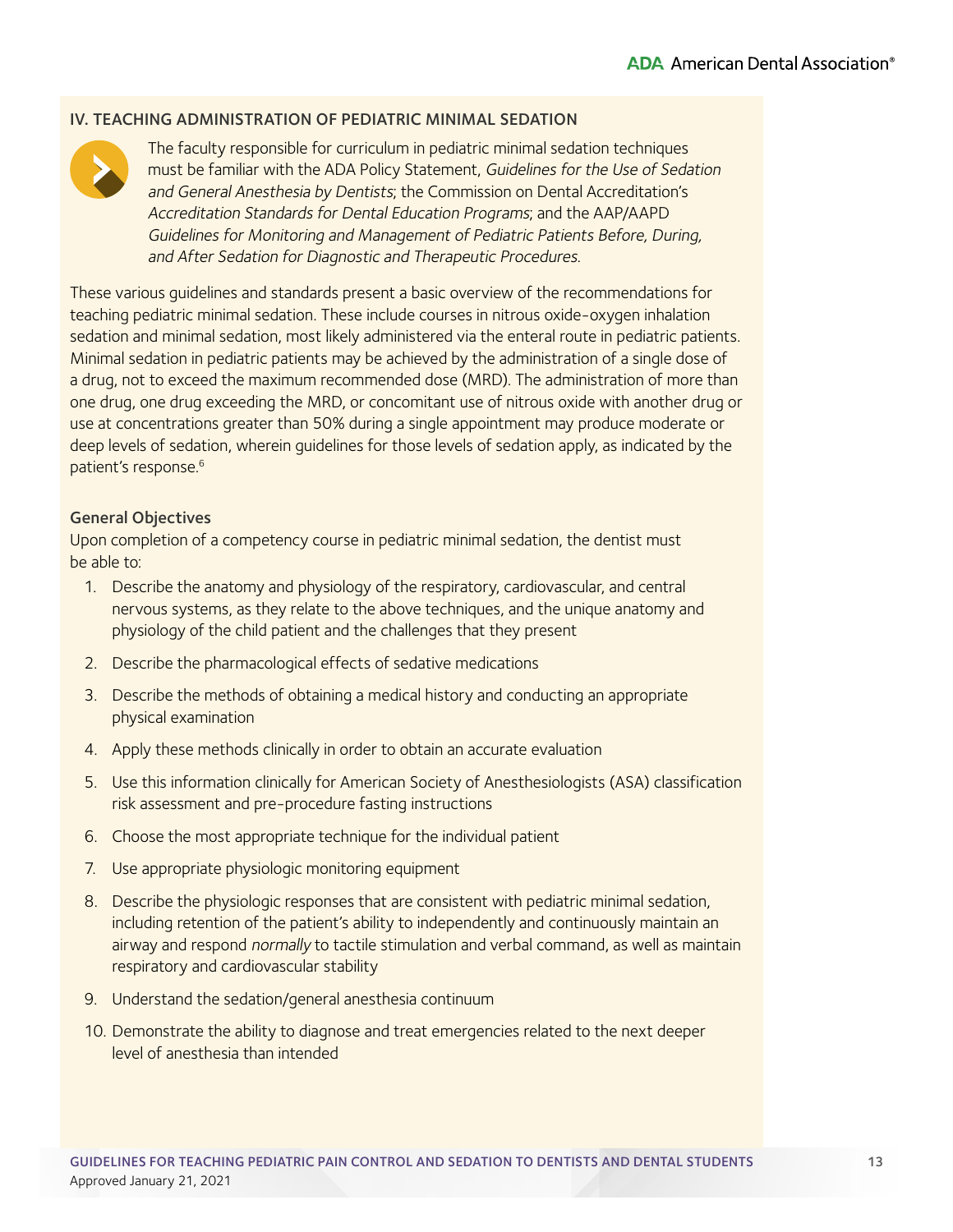#### MINIMAL SEDATION (NITROUS OXIDE-OXYGEN): INHALATION

#### A. Minimal Sedation (Nitrous Oxide-Oxygen): Inhalation Course Objectives

In addition to the general objectives listed above, upon completion of a competency course in inhalation sedation techniques, the dentist must be able to:

- 1. Describe the basic components of inhalation sedation equipment
- 2. Discuss the function of each of these components
- 3. List and discuss the advantages and disadvantages of inhalation sedation
- 4. List and discuss the indications and contraindications of inhalation sedation
- 5. List the complications associated with inhalation sedation
- 6. Discuss the prevention, recognition, and management of these complications
- 7. Administer inhalation sedation to pediatric patients in a clinical setting in a safe and effective manner
- 8. Discuss the abuse potential, occupational hazards, and other untoward effects of inhalation agents
- 9. List and discuss failed pediatric inhalation sedation and alternative care

#### B. Minimal Sedation (Nitrous Oxide-Oxygen): Inhalation Course Content

- 1. Historical, philosophical, and psychological aspects of anxiety and pain control
- 2. Patient evaluation and selection through review of medical history taking, physical diagnosis, and psychological considerations
- 3. Definitions and descriptions of physiological and psychological aspects of anxiety and pain
- 4. Description of the stages of drug-induced central nervous system depression through all levels of consciousness and unconsciousness, with special emphasis on the distinction between the conscious and the unconscious state
- 5. Review of pediatric respiratory and circulatory physiology and related anatomy
- 6. Pharmacology of agents used in inhalation sedation, including drug interactions and incompatibilities
- 7. Indications and contraindications for use of inhalation sedation
- 8. Review of dental procedures possible under inhalation sedation
- 9. Patient monitoring using observation and monitoring equipment (e.g., pulse oximetry), with particular attention to vital signs and reflexes related to pharmacology of nitrous oxide
- 10. Importance of maintaining proper records with accurate chart entries recording medical history, physical examination, vital signs, drugs and doses administered, and patient response
- 11. Discussion of recovery from inhalational minimal sedation and appropriate discharge criteria
- 12. Prevention, recognition and management of complications and emergencies

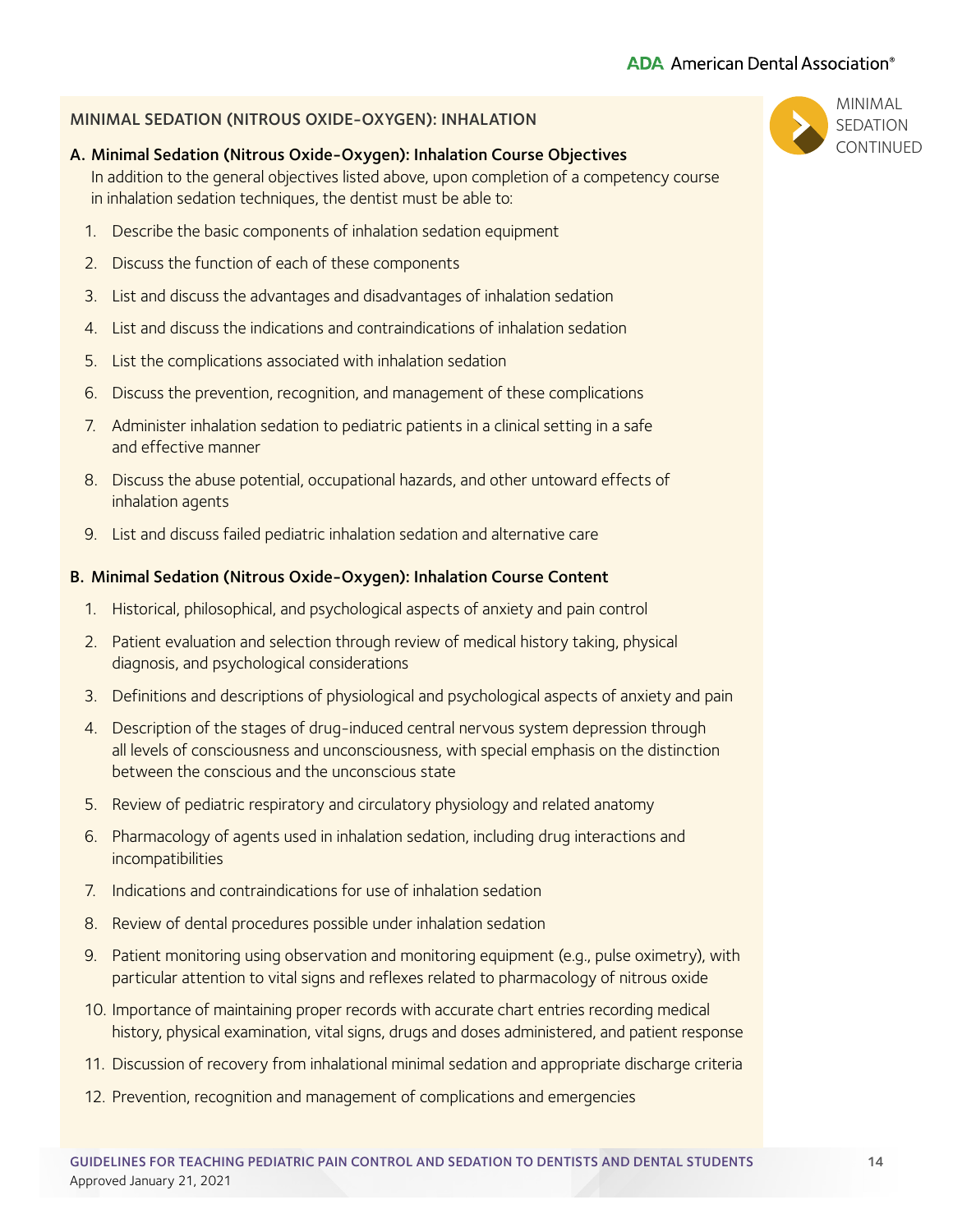- 13. Administration of local anesthesia in conjunction with inhalation sedation techniques
- 14. Description, maintenance, and use of inhalation sedation equipment
- 15. Description, maintenance, and use of emergency equipment and drugs
- 16. Introduction to potential health hazards of trace anesthetics and proposed techniques for limiting occupational exposure
- 17. Discussion of abuse potential
- 18. Discussion of failed pediatric inhalation sedation and alternative care

#### C. Minimal Sedation (Nitrous Oxide-Oxygen) – Inhalation Course Duration

While length of a course is only one of the many factors to be considered in determining the quality of an educational program, the course should be a minimum of 14 didactic hours, which may overlap with adult inhalation sedation instruction, in addition to management of clinical pediatric dental cases, during which clinical competency in inhalation sedation technique is achieved. The pediatric inhalation sedation course most often is completed as a part of the predoctoral dental education program. However, the course may be completed in a postdoctoral continuing education competency course.

## D. Participant Evaluation and Documentation of Minimal Sedation (Nitrous Oxide-Oxygen): Inhalation Instruction

Competency courses in inhalation sedation techniques must afford participants with sufficient clinical experience to enable them to achieve competency. This experience must be provided under the supervision of qualified faculty and must be evaluated. The course director must certify the competency of participants upon satisfactory completion of training. Records of the didactic instruction and clinical experience, including the number of patients treated by each participant must be maintained and available. Participants must document current certification in Basic Life Support for Healthcare Providers.

#### E. Minimal Sedation (Nitrous Oxide-Oxygen): Inhalation Faculty

The course should be directed by a dentist or physician qualified by experience and training in the care of pediatric patients, including those with special health care needs. This individual should possess an active state permit or license to administer moderate sedation to pediatric patients, and a minimum of three years of experience administering sedation to pediatric patients, which may include accredited postdoctoral training in pediatric anxiety and pain control. In addition, the participation of highly qualified individuals in related fields, such as anesthesiologists, pharmacologists, internists, cardiologists, and psychologists, should be encouraged.

 The participant-faculty ratio should not exceed 10:1 during pediatric inhalation sedation instruction for appropriate supervision during the clinical phase of instruction; a 1:1 ratio is recommended during the early phase of clinical instruction.

 The faculty should provide a mechanism whereby the participant can evaluate the performance of those individuals who present the course material.

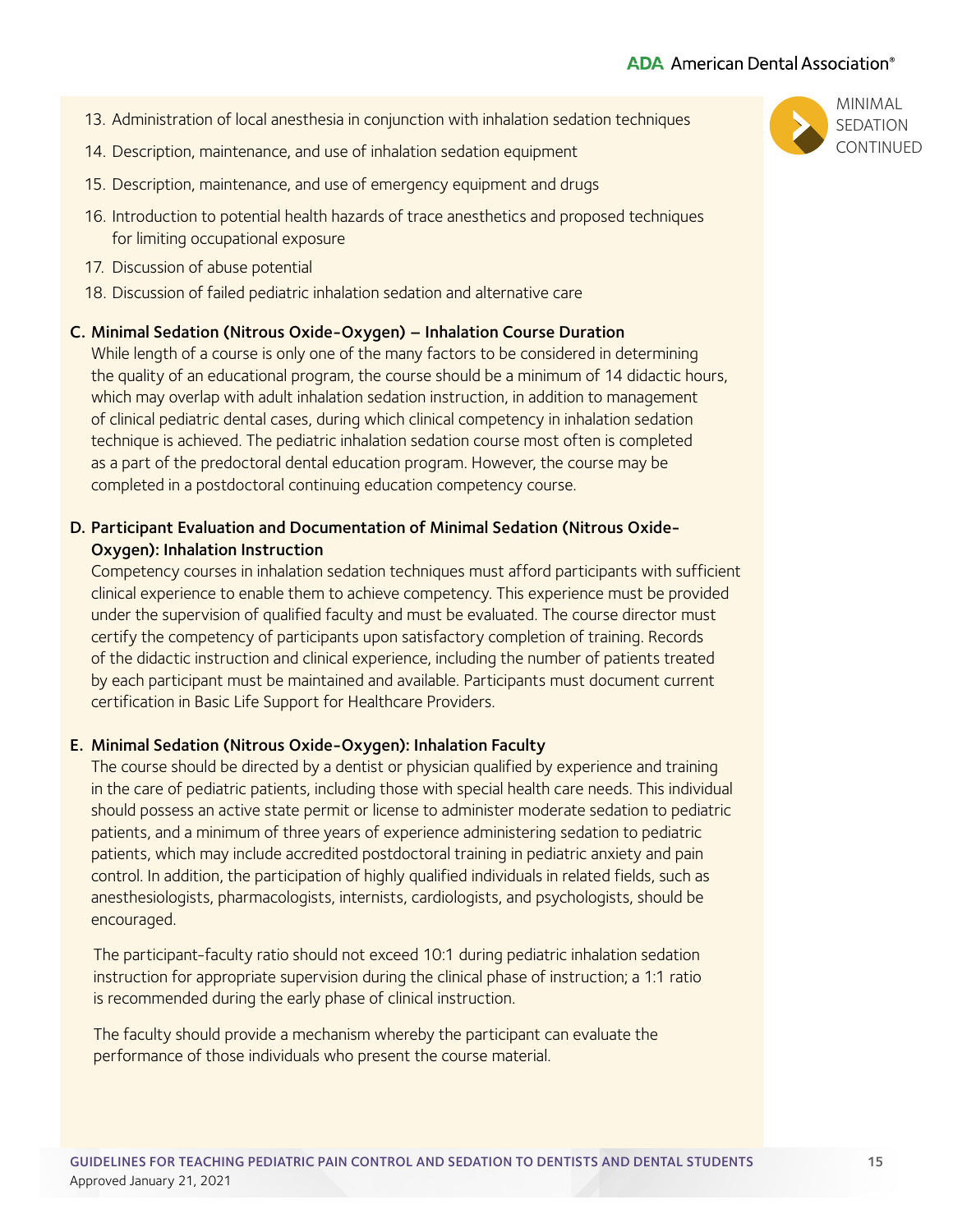# F. Minimal Sedation (Nitrous Oxide-Oxygen): Inhalation Facilities

Competency courses must be presented in facilities appropriately prepared for pediatric patient care, with drugs and equipment immediately available for the management of emergencies.

# MINIMAL SEDATION: ENTERAL

# A. Minimal Sedation: Enteral Course Objectives

In addition to the general objectives listed above, upon completion of a competency course in minimal sedation techniques, the dentist must be able to:

- 1. List and discuss the advantages and disadvantages of enteral minimal sedation
- 2. List and discuss the indications and contraindications for the use of enteral minimal sedation
- 3. List the complications associated with enteral minimal sedation
- 4. Discuss the prevention, recognition, and management of these complications, including patient rescue
- 5. Administer enteral minimal sedation to pediatric patients in a clinical setting in a safe and effective manner
- 6. Discuss the abuse potential, occupational hazards, and other effects of enteral and inhalation agents
- 7. Discuss the pharmacology of the enteral and inhalation drugs selected for administration
- 8. Discuss the precautions, contraindications, and adverse reactions associated with the select enteral medications
- 9. Discuss recovery from enteral minimal sedation and appropriate discharge criteria
- 10. Describe a protocol for management of emergencies in the dental office and list and discuss the airway maneuvers, emergency drugs, and equipment required for management of life-threatening situations
- 11. Demonstrate the ability to manage life-threatening emergency situations, including current certification in Basic Life Support for Healthcare Providers. Training in advanced airway management (e.g., Pediatric Advanced Life Support (PALS)) is strongly suggested
- 12. List and discuss failed pediatric sedation and alternative care

# B. Minimal Sedation: Enteral Course Content

- 1. Historical, philosophical, and psychological aspects of anxiety and pain control
- 2. Preventive and non-restorative strategies that may provide an alternative to the use of sedation/general anesthesia, such as Silver Diamine Fluoride (SDF), Alternative Restorative Treatment (ART), and Interim Therapeutic Restoration (ITR)
- 3. Patient evaluation and selection through review of age, temperament/behavior, medical history taking, and physical diagnosis
- 4. Definitions and descriptions of pediatric physiological and psychological aspects of anxiety and pain



# MINIMAL **SEDATION CONTINUED**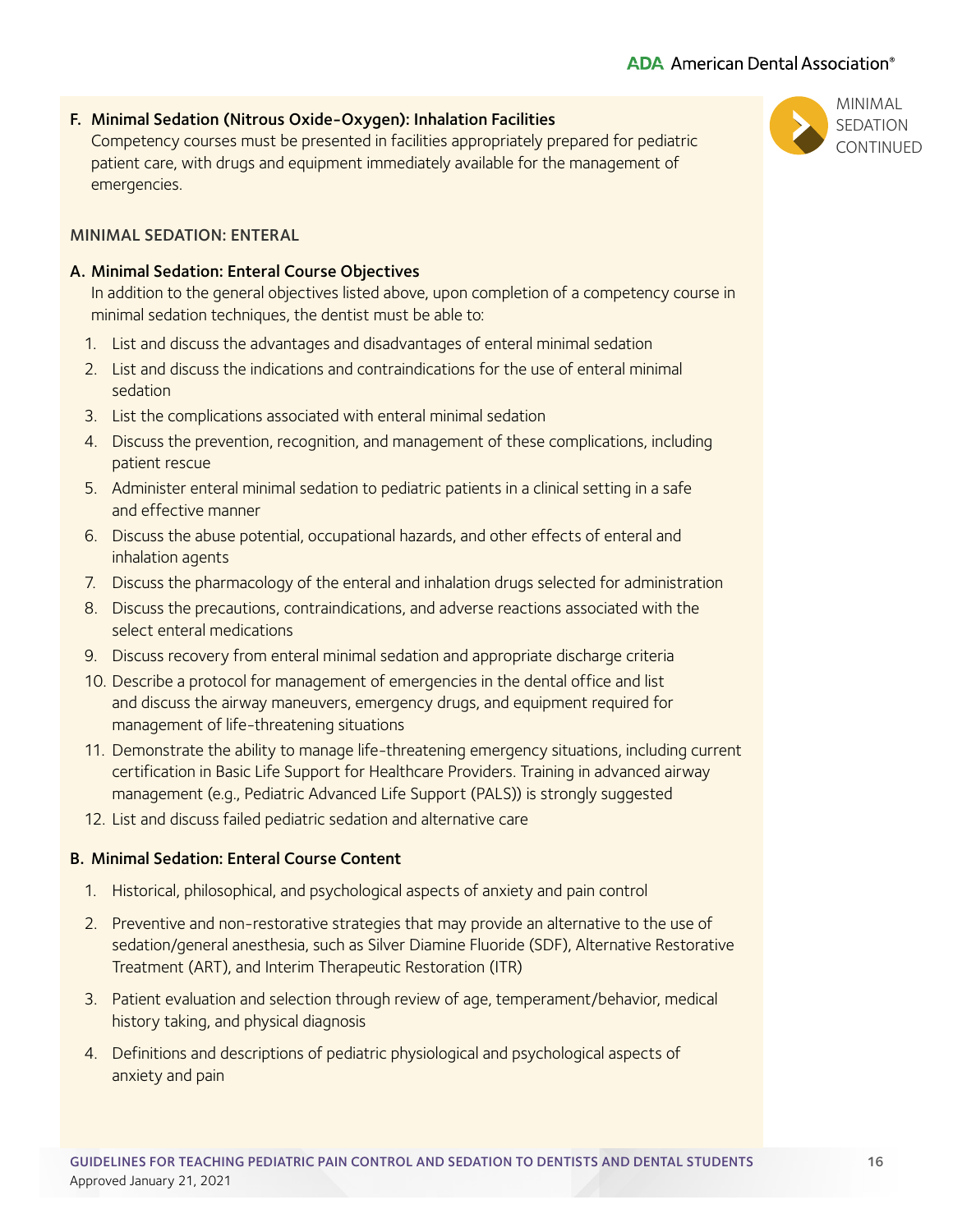# **ADA** American Dental Association<sup>®</sup>

- 5. Description of the stages of drug-induced central nervous system depression through all levels of sedation, with special emphasis on the distinction between the various levels of sedation
- 6. Review of pediatric respiratory and circulatory physiology and related anatomy
- 7. Pharmacology of agents used in enteral minimal sedation, including dosing, administration techniques and rates, drug interactions, and incompatibilities. Emphasis on unintended deeper level of sedation including monitoring, management and reversal options.
- 8. Indications and contraindications for use of enteral minimal sedation
- 9. Review of dental procedures possible under enteral minimal sedation
- 10. Administration of local anesthesia in conjunction with enteral minimal sedation
- 11. Pediatric patient monitoring using observation monitoring equipment, with particular attention to vital signs and monitoring of consciousness level
- 12. Maintaining proper records with accurate chart entries recording medical history, physical examination including weight, NPO status, informed consent, medications including local anesthetics and doses, and time-oriented sedation/anesthesia record, including any monitored physiological parameters, recovery, and readiness for discharge
- 13. Prevention, recognition, and management of complications and life-threatening situations including patient rescue
- 14. Description, maintenance, and use of emergency equipment and drugs
- 15. Discussion of abuse potential of sedative medications
- 16. List and discuss failed pediatric sedation and alternative care

#### C. Minimal Sedation: Enteral Course Duration and Documentation

While course duration is only one of the many factors to be considered in determining the quality of an educational program, the course should include a minimum of 20 didactic hours and a minimum of 10 individually managed clinical sedation cases involving pediatric patients eight years old and younger, during which competency is demonstrated. The faculty should schedule participants to return for additional clinical experience if competency has not been achieved in the time allotted. The educational course may be completed in a predoctoral dental education curriculum or a postdoctoral continuing education competency course.

 Participants must document current certification in Basic Life Support for Healthcare Providers. For trainees providing enteral minimal sedation to pediatric patients, training in advanced airway management (e.g., Pediatric Emergency Assessment and Stabilization (PEARS)) or pediatric life support (e.g., Pediatric Advanced Life Support (PALS)) is recommended. Simulation training in the recognition and management of respiratory emergencies is highly recommended.

#### D. Participant Evaluation and Documentation of Minimal Sedation: Enteral Instruction

Competency courses in pediatric enteral minimal sedation techniques must afford participants with sufficient clinical understanding to enable them to achieve competency. The course

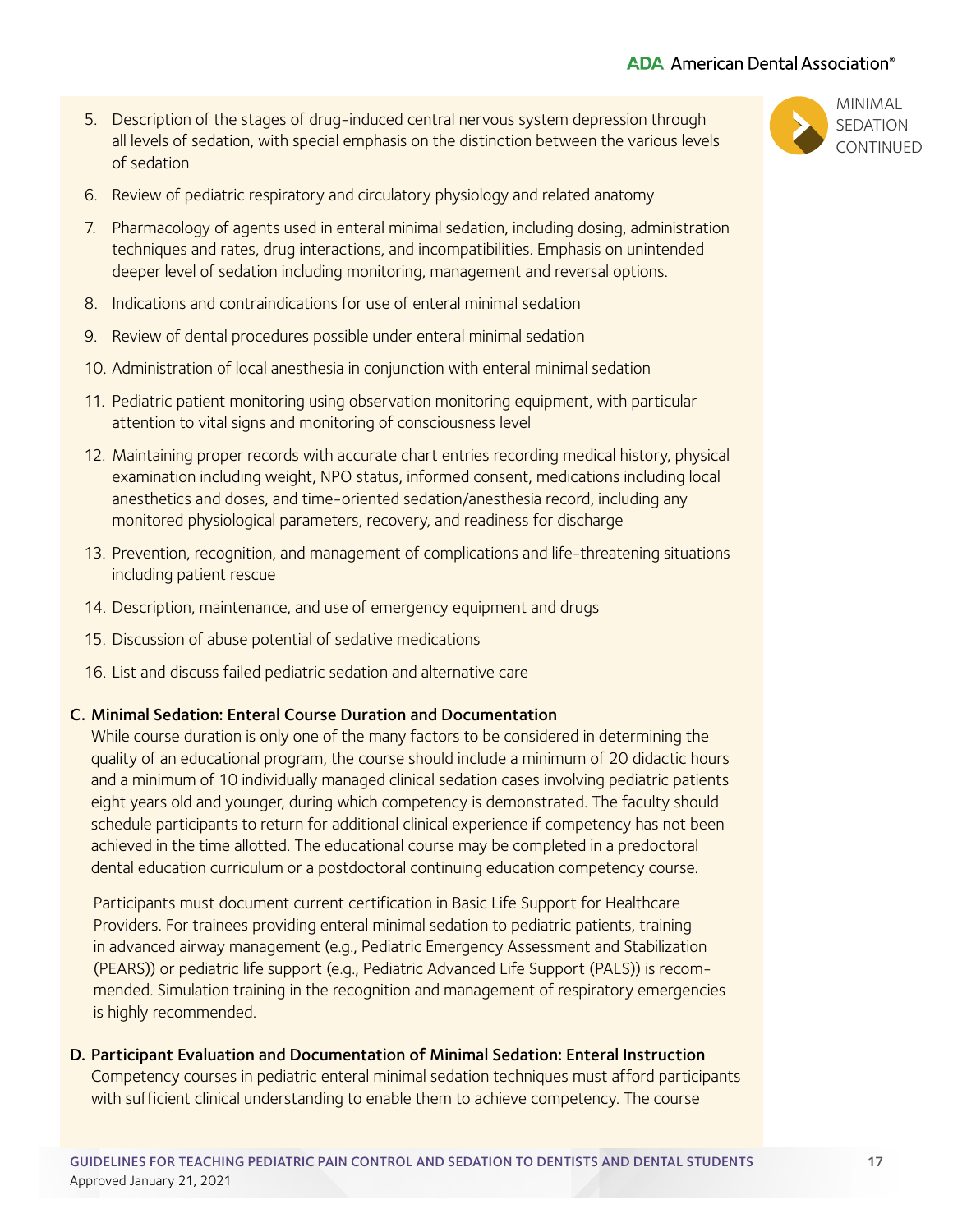<span id="page-17-0"></span>director must certify the competency of participants upon satisfactory completion of the course. Records of the course instruction must be maintained and available.

## E. Minimal Sedation: Enteral Faculty

The course should be directed by a dentist or physician qualified by experience and training in care of pediatric patients, including pediatric patients with special health care needs. This individual should possess an active permit or license to administer moderate sedation to pediatric patients in at least one state, have had at least three years of experience, including the individual's formal postdoctoral training in anxiety

and pain control. In addition, the participation of highly qualified individuals in related fields, such as anesthesiologists, pharmacologists, internists, cardiologists, and psychologists, should be encouraged. The faculty should provide a mechanism whereby the participant can evaluate the performance of those individuals who present the course material.

 The participant-faculty ratio should not exceed 4:1 during enteral minimal sedation instruction for appropriate supervision during the clinical phase of instruction; a 1:1 ratio is recommended during the early phase of clinical instruction.

# F. Minimal Sedation: Enteral Facilities

Competency courses must be presented in facilities appropriately prepared for pediatric patient care, including drugs and equipment immediately available for the management of emergencies.

# V. TEACHING ADMINISTRATION OF PEDIATRIC MODERATE SEDATION



These Guidelines present a basic overview of the requirements for a competency course in pediatric moderate sedation. These include courses in enteral and parenteral pediatric moderate sedation. The teaching guidelines contained in this section on moderate sedation differ slightly from documents in medicine to reflect the differences in delivery methodologies and practice environment in dentistry.

Completion of a prerequisite nitrous oxide-oxygen competency course is required for participants utilizing nitrous oxide-oxygen for moderate sedation.

# A. Pediatric Moderate Sedation Course Objectives

Upon completion of a course in pediatric moderate sedation, the dentist must be able to:

- 1. List and discuss the advantages and disadvantages of moderate sedation
- 2. Discuss the limitations of moderate sedation when treating pre-cooperative pediatric patients
- 3. Describe and demonstrate the techniques of intravenous access, intramuscular injection, and other parenteral techniques (e.g., intranasal)
- 4. Discuss the pharmacology of the drug(s) selected for administration
- 5. Discuss the precautions, indications, contraindications, and adverse reactions associated with the drug(s) selected

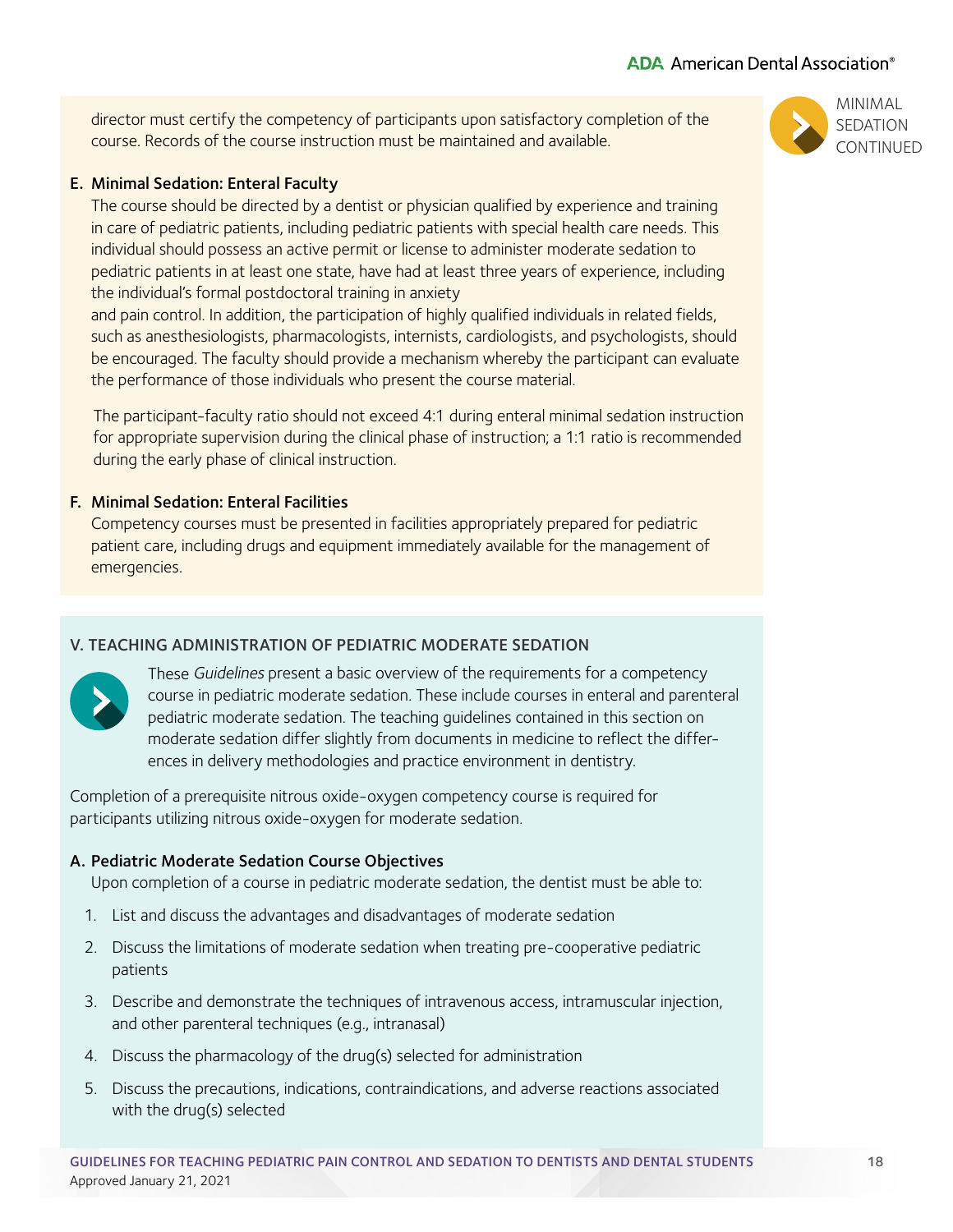# **ADA** American Dental Association<sup>®</sup>

- 6. Discuss the pharmacological effects of combined drug therapy, their implications and their management, including an understanding that nitrous oxide-oxygen when used in combination with sedative agent(s) may produce moderate or deep sedation or general anesthesia
- 7. Administer moderate sedation to pediatric dental patients in a clinical setting in a safe and effective manner
- 8. Discuss recovery from moderate sedation and appropriate discharge criteria
- 9. List and discuss the prevention, recognition, and management of complications associated with moderate sedation
- 10. List and discuss the emergency drugs and equipment required for the prevention and management of emergency situations
- 11. Describe a protocol for management of emergencies in the dental office. Reinforce the need to practice drills regularly in practice setting
- 12. Discuss principles of pediatric advanced life support, or an appropriate pediatric dental sedation/anesthesia emergency course equivalent
- 13. Demonstrate the ability to recognize and treat emergencies including reversal and rescue during an unintended deeper level of sedation
- 14. Discuss the abuse potential, occupational hazards, and other untoward effects of the agents utilized to achieve moderate sedation
- 15. List and discuss failed pediatric sedation and alternative care

#### B. Pediatric Moderate Sedation Course Content

- 1. Historical, philosophical, and psychological aspects of anxiety and pain control
- 2. Patient evaluation and selection through review of age, temperament/behavior, medical history taking, and physical diagnosis, including Mallampati scoring and tonsillar assessment
- 3. Use of patient history and examination for ASA classification, risk assessment, and pre-procedure fasting instructions
- 4. Definitions and descriptions of physiological and psychological aspects of anxiety and pain
- 5. Description of the sedation/general anesthesia continuum, with special emphasis on the distinction between minimal, moderate, and deep sedation and general anesthesia
- 6. Review of respiratory and circulatory physiology and related anatomy
- 7. Pharmacology of local anesthetics and agents used in moderate sedation, including drug interactions and contraindications with emphasis on the role of local anesthetic toxicity in producing unintended deeper levels of sedation. The use of reversible sedation drugs is encouraged
- 8. Indications and contraindications for use of moderate sedation
- 9. Review of dental procedures possible under moderate sedation
- 10. Review of enteral moderate sedation techniques

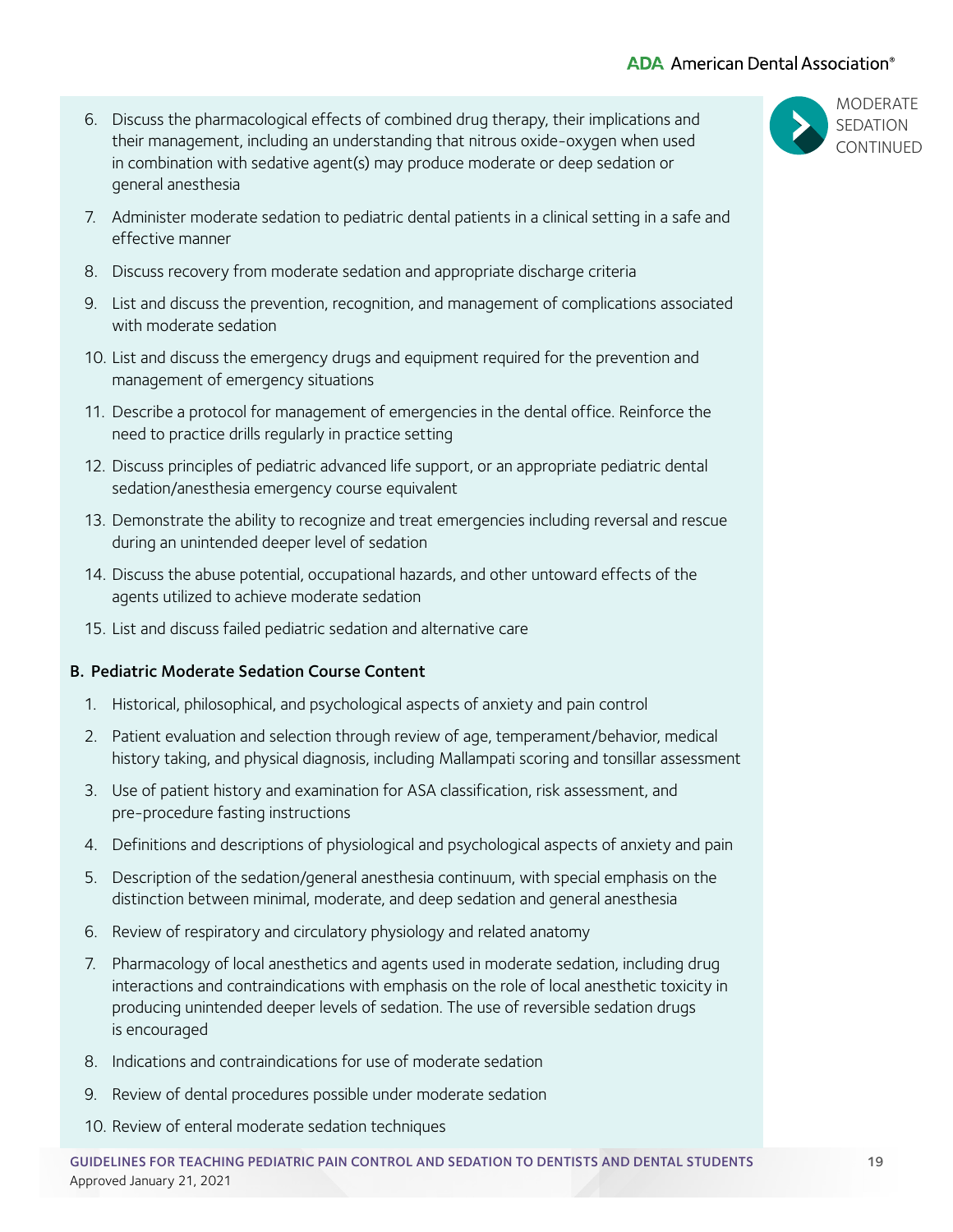# **ADA** American Dental Association<sup>®</sup>

11. Intravascular access: anatomy, equipment, and techniques for intravenous and intraosseous access. Prevention, recognition, and management of complications of venipuncture and emergency intraosseous access techniques



- 12. Review of parenteral moderate sedation techniques
- 13. Description and rationale for the technique to be employed
- 14. Description, maintenance, and use of moderate sedation monitors and equipment
- 15. Patient monitoring using patient observation and monitoring equipment, with particular attention to vital signs, ventilation/oxygenation, and level of consciousness. Monitoring equipment reviewed should include: pulse oximeter, automated non-invasive blood pressure devices, electrocardiogram, capnograph, and pretracheal stethoscope
- 16. Personnel requirements and roles of auxiliaries in monitoring sedation
- 17. Maintenance of proper records with accurate chart entries recording medical history, physical examination including weight, NPO status, informed consent, medications including local anesthetics and doses, and time-oriented sedation/anesthesia record, including any monitored physiological parameters, recovery, and readiness for discharge
- 18. Prevention, recognition, and management of complications and emergencies, with emphasis on pediatric airway maintenance and cardiovascular support
- 19. List and discuss failed pediatric sedation and alternative care
- 20. Discussion of abuse potential of sedative medications

#### C. Pediatric Moderate Sedation Course Duration and Documentation

The course must include:

- A minimum of 60 hours of didactic instruction
- A minimum of 20 individually managed clinical cases of moderate sedation for pediatric patients eight years old and younger; at least 15 patients must be under six years of age
- Certification of competence in pediatric moderate sedation technique(s)
- Certification of competence in rescuing patients from a deeper level of sedation than intended, including managing the airway, intravascular, or intraosseous access, and reversal medications
- Provision by course director or faculty of additional clinical experience if participant competency has not been achieved in time allotted
- Records of instruction and clinical experiences (i.e., number of patients managed by each participant in each modality/route) that are maintained and available for participant review

Dentists providing moderate sedation to pediatric patients must also receive training in advanced emergency recognition and airway management ideally incorporating live patient experience or emergency management training using high fidelity simulation. As an alternative, Pediatric Advanced Life Support (PALS) or Pediatric Emergency Assessment, Recognition and Stabilization (PEARS) courses or other courses which provide similar training may be used.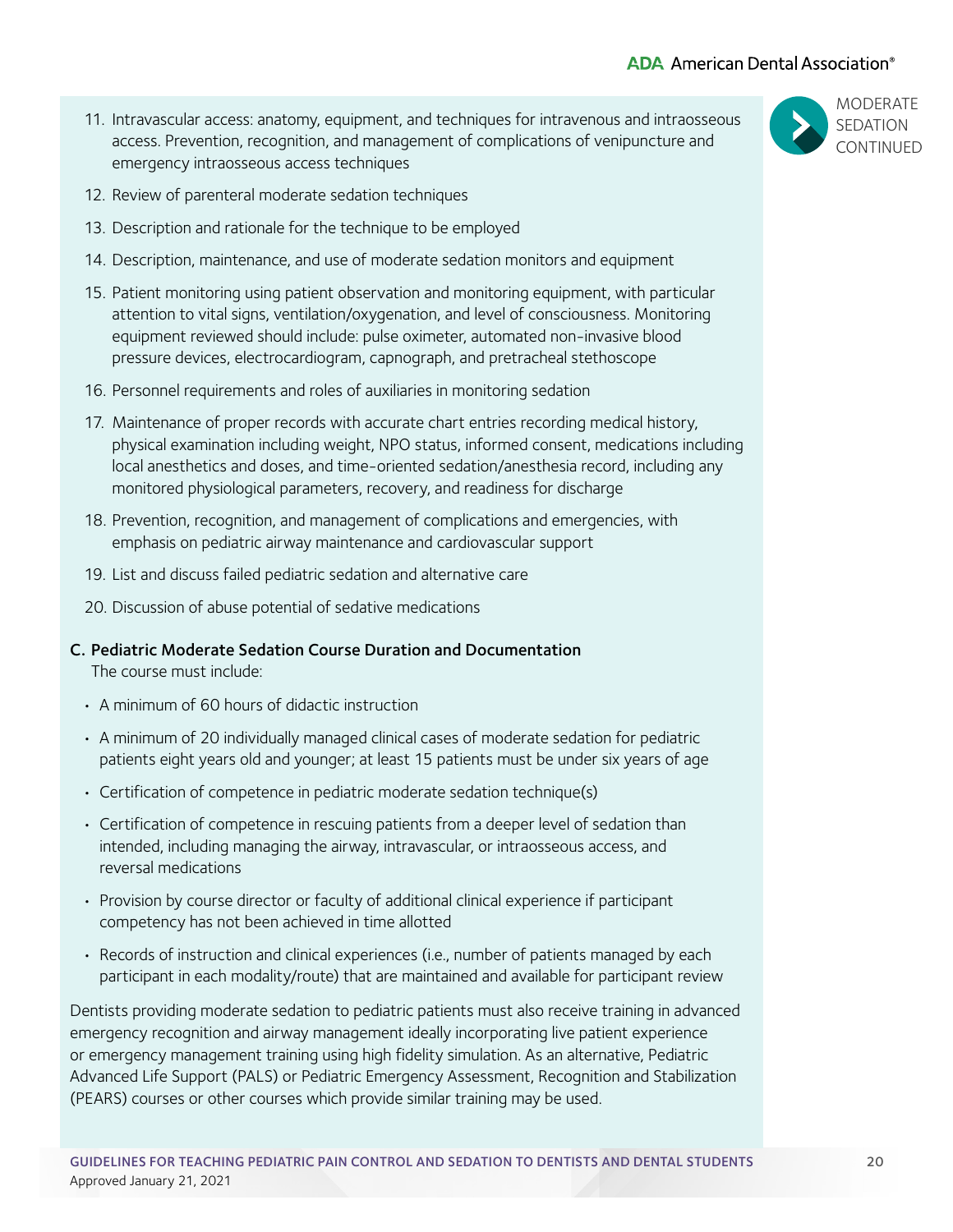# D. Pediatric Moderate Sedation Documentation of Instruction

The course director must certify the competency of participants upon satisfactory completion of training in each moderate sedation technique, including instruction, clinical experience, managing the airway, intravascular/intraosseous access, and reversal medications.

# E. Pediatric Moderate Sedation Faculty

The course should be directed by a dentist or physician qualified by experience and training in care of pediatric patients, including those with special health care needs. This individual should possess an active state permit or license to administer moderate sedation to pediatric patients, and a minimum of three years of experience administering sedation to pediatric patients, which must include accredited postdoctoral training in pediatric anxiety and pain control. In addition, the participation of highly qualified individuals in related fields, such as anesthesiologists, pharmacologists, internists, cardiologists, and psychologists, should be encouraged.

 The participant-faculty ratio should not exceed 4:1 during moderate sedation instruction for appropriate supervision during the clinical phase of instruction. A 1:1 ratio is recommended during the early phases of clinical instruction.

 Course and faculty evaluations should be completed by participants and made available for review.

# F. Pediatric Moderate Sedation Facilities

Competency courses must be presented in facilities appropriately prepared for pediatric patient care, with drugs and equipment immediately available for the management of emergencies. These facilities may include dental and medical schools or offices, hospitals, and surgical centers.